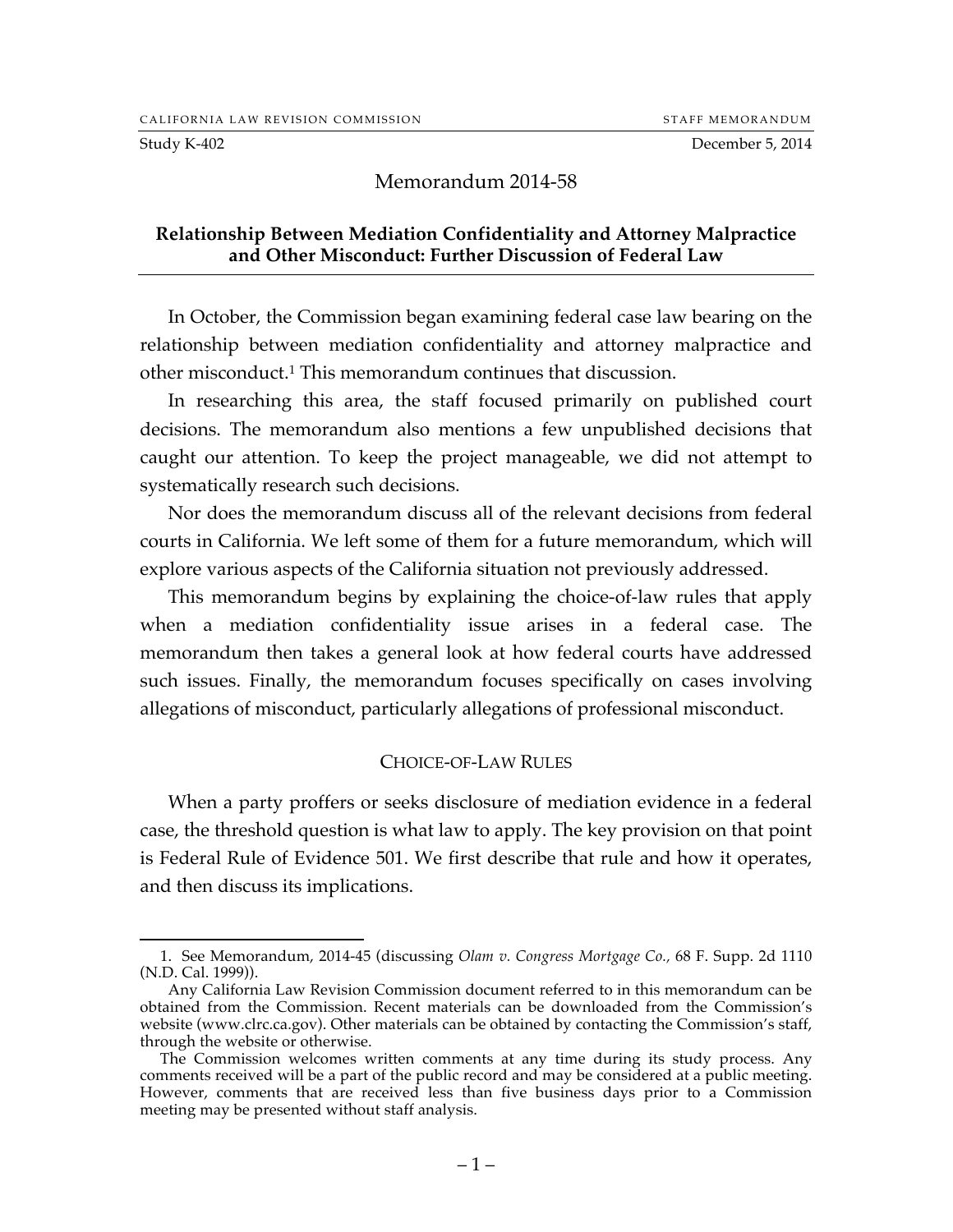#### *Federal Rule of Evidence 501*

As the Commission discussed in September, the Federal Rules of Evidence do not include a set of privilege rules like the attorney-client privilege, the doctorpatient privilege, and other specific privileges or confidentiality rules. The draft of those rules approved by the U.S. Supreme Court included nine different privileges, but those proposed privileges proved "extremely controversial" in Congress.2

"Since it was clear that no agreement was likely to be possible as to the content of specific privilege rules, and since the inability to agree threatened to forestall or prevent passage of an entire rules package, the determination was made that the specific privilege rules proposed by the Court should be eliminated …."3 Instead, Congress substituted a single rule (Federal Rule of Evidence 501), which "le[ft] the law in its current condition to be developed by the courts of the United States utilizing the principles of the common law."4 Congress also approved a proviso "requiring Federal courts to recognize and apply state privilege law in civil cases governed by *Erie R. Co. v. Tompkins,*<sup>5</sup> … as under present Federal case law."6

Thus, Rule 501 provides:

Except as otherwise required by the Constitution of the United States or provided by Act of Congress or in rules prescribed by the Supreme court pursuant to statutory authority, *the privilege of a witness*, person, government, State, or political subdivision thereof *shall be governed by the principles of the common law* as they may be interpreted by the courts of the United States in the light of reason and experience. However, in civil actions and proceedings, with respect to an element of a claim or defense *as to which State law supplies the rule of decision,* the privilege of a witness, person, government, State, or political subdivision thereof *shall be determined in accordance with State law*. 7

This rule refers to "the privilege of a witness," but evidentiary protections for mediation communications are not always labeled as a "privilege."8 Nonetheless,

 <sup>2.</sup> Sen. Rep. No. 93-1277, 93rd Cong. 2d Sess. (Oct. 18, 1974).

<sup>3.</sup> *Id.*

<sup>4.</sup> *Id.*

<sup>5.</sup> 304 U.S. 64 (1938).

<sup>6.</sup> Sen. Rep. No. 93-1277, 93rd Cong. 2d Sess. (Oct. 18, 1974).

<sup>7.</sup> Emphasis added.

<sup>8.</sup> For example, California's statutes protecting mediation communications are not classified as a privilege in the Evidence Code. See Evid. Code §§ 703.5 (competency restriction applicable to mediator); 1115-1128 (evidentiary exclusion for mediation communications, based on extrinsic policy).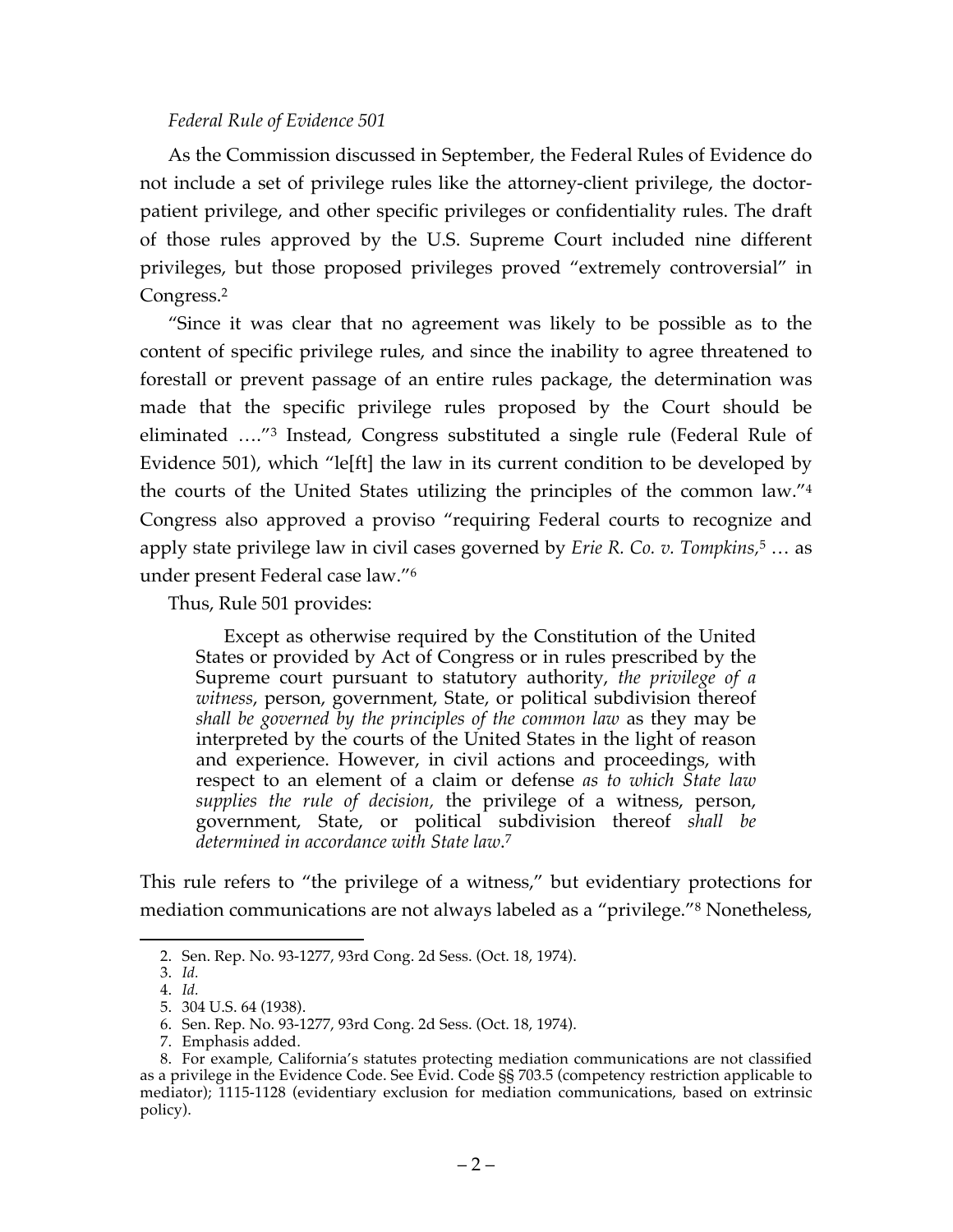federal courts have routinely applied Rule 501 in addressing evidentiary issues relating to mediation communications. As Magistrate Judge Brazil explained in *Olam v. Congress Mortgage Co.,* to do otherwise would be "little more than a semantic slight of hand."<sup>9</sup>

"It is well established that federal privilege law governs in a federal question case involving only federal law and that state privilege law applies in a diversity case involving only state law."10 Thus, for example, federal common law governed the admissibility of mediation evidence in a federal case solely alleging violations of the federal Fair Labor Standards Act.11 In contrast, state law governed the admissibility of mediation evidence in a legal malpractice case removed to federal court based on diversity of citizenship.12

How Rule 501 applies in a case involving both federal and state law is more complex. Where the same evidence relates to both federal and state law claims, "federal privilege law governs."13 As courts have explained, this approach is warranted because applying different privilege rules to different claims in the same lawsuit could undermine federal evidentiary policies and be unworkable.<sup>14</sup>

Where, however, the evidence at issue relates only to a state law claim, and has no relevance to any federal claim, most courts have concluded that Rule 501's proviso requires application of state privilege law.15 As one court put it, "[w]here

 <sup>9.</sup> 68 F. Supp. 2d 1110, 1120 n. 15 (N.D. Cal. 1999).

<sup>10.</sup> Guzman v. Memorial Hermann Hosp. System, 2009 U.S. Dist. LEXIS 13336 (S.D. Texas 2009); see, e.g., Gilbreath v. Guadalupe Hosp. Foundation, Inc., 5 F.3d 785, 791 (5th Cir. 1993) (applying federal privilege law in federal question case); International Ins. Co. v. RSR Corp., 426 F.3d 281, 299 n.26 (5th Cir. 2005) (applying state privilege law in diversity case); see also In re Sealed Case, 381 F.3d 1205, 1212 (D.C. Cir. 2004) ("It is thus clear that when a plaintiff asserts federal claims, federal privilege law governs, but when he asserts state claims, state privilege law applies."); Platypus Wear, Inc. v. K.D. Co., Inc., 905 F. Supp. 808, 811 (S.D. Cal. 1995) ("It is clear that State law governs a claim of privilege in a pure diversity case, and that in pure federal question cases the federal common law of privilege governs."); but see Babasa v. LensCrafters, Inc., 498 F.3d 972, 974-75 (9th Cir. 2007) (federal law, including federal privilege law, governs determination of whether case exceeds amount-in-controversy necessary for diversity action to proceed in federal court).

<sup>11.</sup> See Sheldone v. Pennsylvania Turnpike Comm'n, 104 F. Supp. 2d 511 (W.D. Pa. 2000).

<sup>12.</sup> See Benesch v. Green, 2009 U.S. Dist. LEXIS 117641 (N.D. Cal. 2009); see also Olam v. Congress Mortgage Co., 68 F. Supp. 2d 1110, 1124 (N.D. Cal. 1999) ("[I]f the basis for subject matter jurisdiction was diversity of citizenship, F.R.E. 501 would require application of state privilege law in all phases of the proceedings in federal court ….").

<sup>13.</sup> Wilcox v. Arpaio, 753 F.3d 872 (9th Cir. 2014); see also *Guzman,* 2009 U.S. Dist. LEXIS at \*12 (collecting authorities establishing that "[i]n cases in which there are federal and state claims, the evidence at issue is relevant to both, and the privilege rules conflict, courts have generally applied federal privilege law ….").

<sup>14.</sup> See, e.g., *In re Sealed Case*, 381 F.3d at 1213; Pearson v. Miller, 211 F.3d 57, 66 (3d Cir. 2000).

<sup>15.</sup> See, e.g., Doe v. Archdiocese of Milwaukee, 2014 U.S. App. LEXIS 21114 (No. 13-3783, Nov. 5, 2014); Garza v. Scott & White Memorial Hosp., 234 F.R.D. 617, 624-25 (W.D. Tex. 2005); Platypus Wear, Inc. v. K.D. Co., Inc., 905 F. Supp. 808, 811-12 (S.D. Cal. 1995); *Guzman,* 2009 U.S. Dist. LEXIS at \*17-\*24 (collecting & analyzing cases).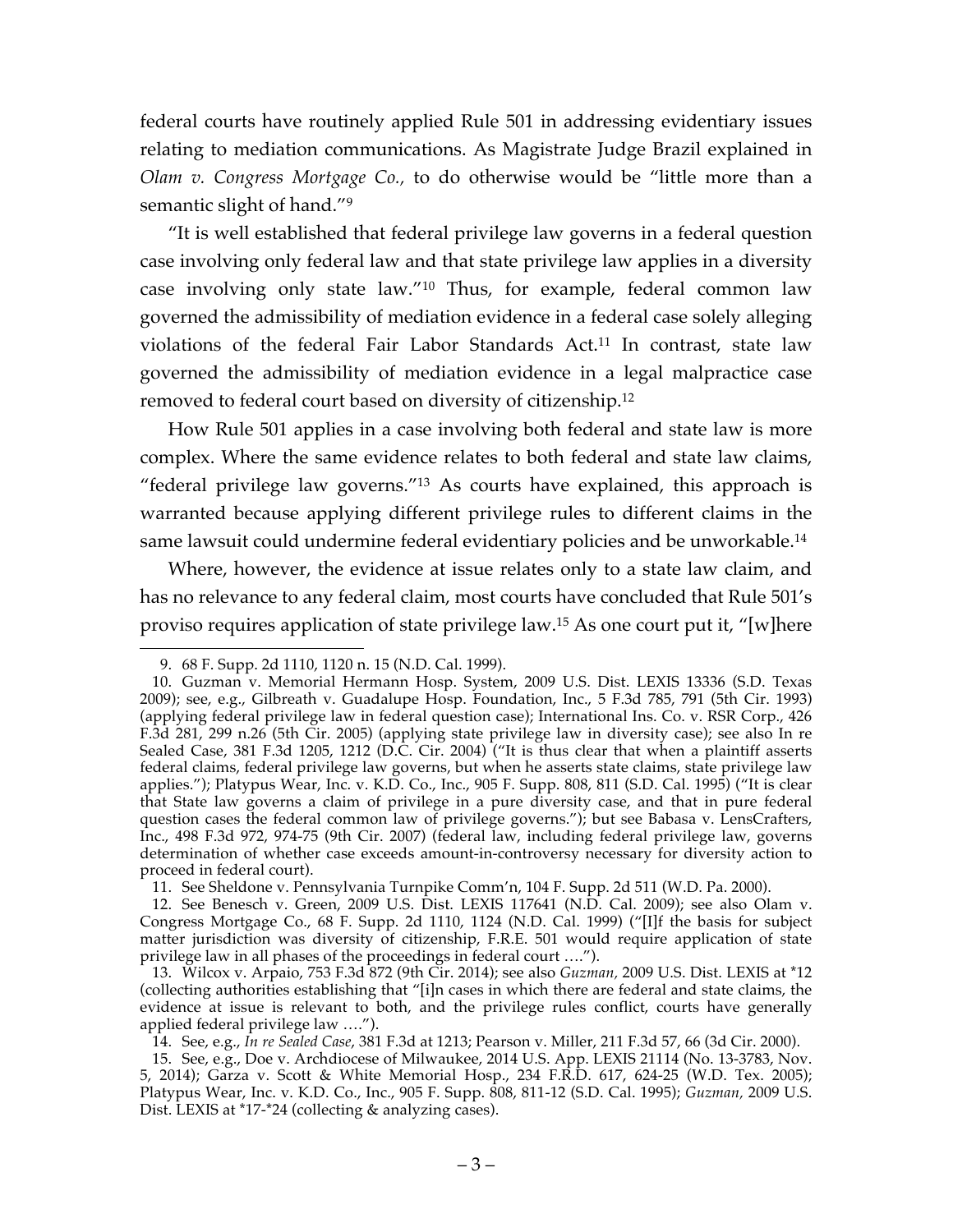the application of state privilege law to evidence in support of a claim arising under state law creates no conflict, such as where the evidence sought can be relevant only to state law claims, the state law privilege should be applied consistent with the express language of Rule 501."

## *Implications of Federal Rule 501 and Related Matters*

Due to Rule 501, whether a mediation communication is protected from disclosure may depend on the forum in which a party seeks disclosure: federal court as opposed to state court. In federal court, the level of protection may further depend on the type of claim in which the evidence is proffered (federal or state). If a party proffers the evidence in connection with a state claim, it will also be necessary to consider whether that claim is coupled with one or more federal claims, and, if so, whether the evidence is relevant to any federal claim or only to the state claim.

Further complicating the picture, different states protect mediation evidence to different degrees, as discussed in previous staff memoranda. When a party proffers mediation evidence, the case may not be pending where the mediation took place, raising questions about which state's privilege law is applicable if state law governs the matter.

In addition, evidence from a court-connected mediation might be protected by a court rule. For example, the Alternative Dispute Resolution Act of 1998 requires each federal district court to provide civil litigants with at least one alternative dispute resolution ("ADR") process and directs each court to adopt a local rule providing for the confidentiality of its ADR process(es) and prohibiting disclosure of confidential ADR communications.16 In response to this requirement, the federal district courts have adopted local rules for their ADR programs, which vary in how they protect confidentiality.17 Federal appeals courts also have local rules regarding the confidentiality of their ADR programs, which vary as well.<sup>18</sup>

The staff has not attempted to research all of these local rules; we are simply pointing out that the details of a local rule might affect the level of protection for a communication made in a court-connected mediation. To further complicate the situation, there is some uncertainty as to whether a local rule can create a "privilege" as opposed to a confidentiality requirement — i.e., whether a local

 <sup>16.</sup> 28 U.S.C. § 652(a), (d).

<sup>17.</sup> See, e.g., N.D. Cal. ADR Local Rule 6-12; N.D.N.Y. Local Rule 83.11-5(d).

<sup>18.</sup> See, e.g., 3d Cir. Local Rule 33.5(c); 11 Cir. Local Rule 33-1(c)(3).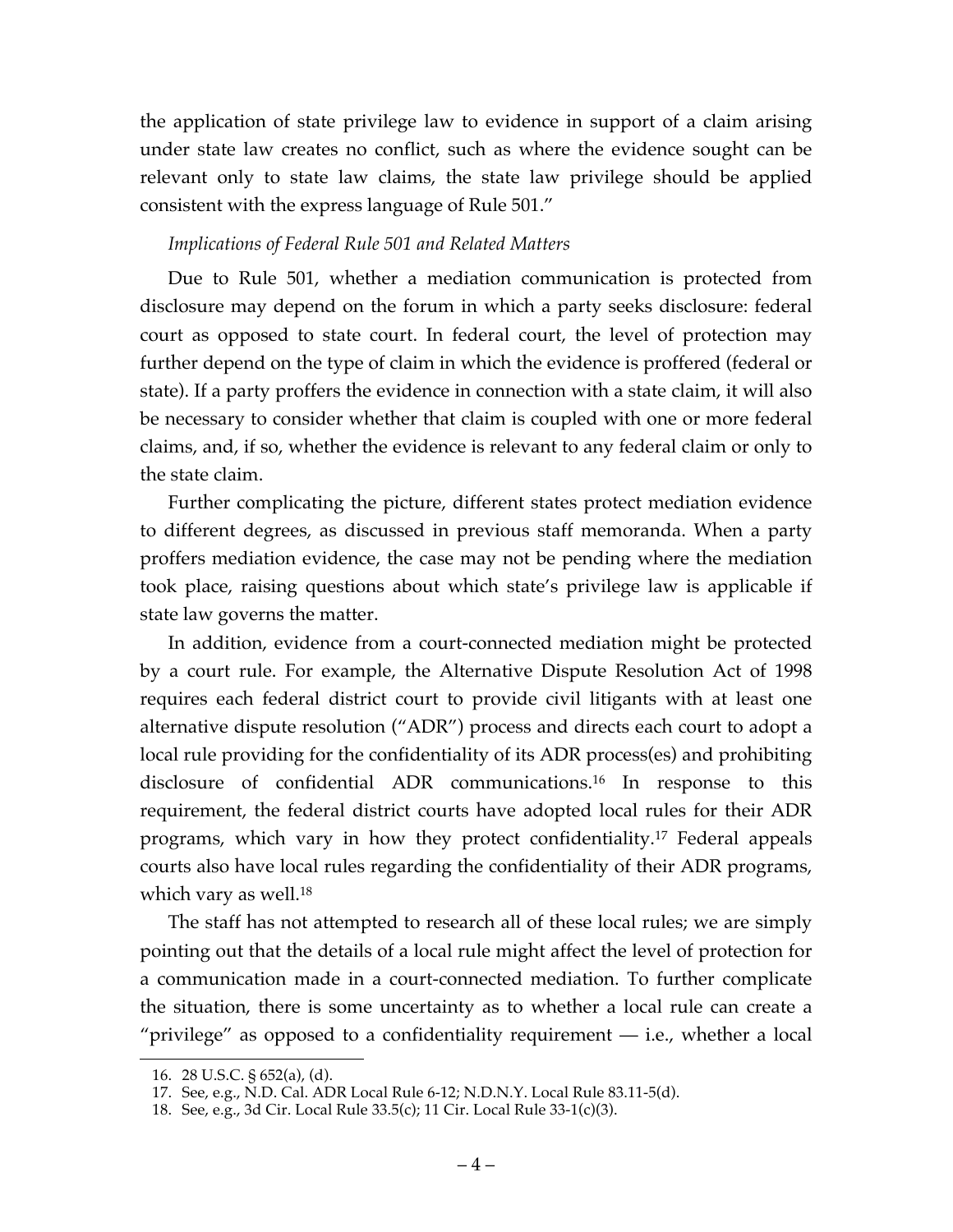rule can restrict the admissibility or discoverability of a mediation communication in a court proceeding, instead of generally prohibiting disclosure to third persons.19

Lastly, in both private and court-connected mediations, the participants may enter into a contractual agreement that protects mediation evidence to whatever extent the participants specify and the law allows. Such contractual agreements are another avenue for variation in the way courts treat mediation evidence.

Importantly, the existence and terms of a contractual agreement signed at the outset of a mediation are within the control of the participants. In contrast, at the time of mediating, the participants have no way to reliably anticipate the forum in which someone might seek to use their mediation communications in the future, much less the circumstances under which that might occur.

In general, however, contractual agreements are binding only on the signatories, not on third parties. Consequently, they are not a complete solution to the problem of providing predictability with regard to the treatment of mediation evidence.

**The bottom line is that considerable uncertainty about the potentially applicable rules exists, due to Rule 501 and the other factors discussed above.**  The possibility of a future rule change complicates the picture still more, at least if such a change were retroactively applicable to a previously conducted mediation.

Of course, this lack of predictability would not matter if all of the potentially applicable rules were the same or closely similar. As the Commission already knows from its review of the laws of the various states, that is not the case. As discussed below, federal jurisprudence on the subject presents further variation; it bears important similarities to the approaches used in California and other states, but it includes unique features and even varies from one federal jurisdiction to another.

## FEDERAL CASE LAW: IN GENERAL

The next section of this memorandum takes a general look at how federal courts have handled mediation evidence. Some of the federal cases addressing

 <sup>19.</sup> See Facebook, Inc. v. Pacific Northwest Software Inc., 640 F.3d 1034, 1041 (9th Cir. 2011) ("But privileges are created by federal common law. See Fed. R. Evid. 501. It's doubtful that a district court can agument the list of privileges by local rule.").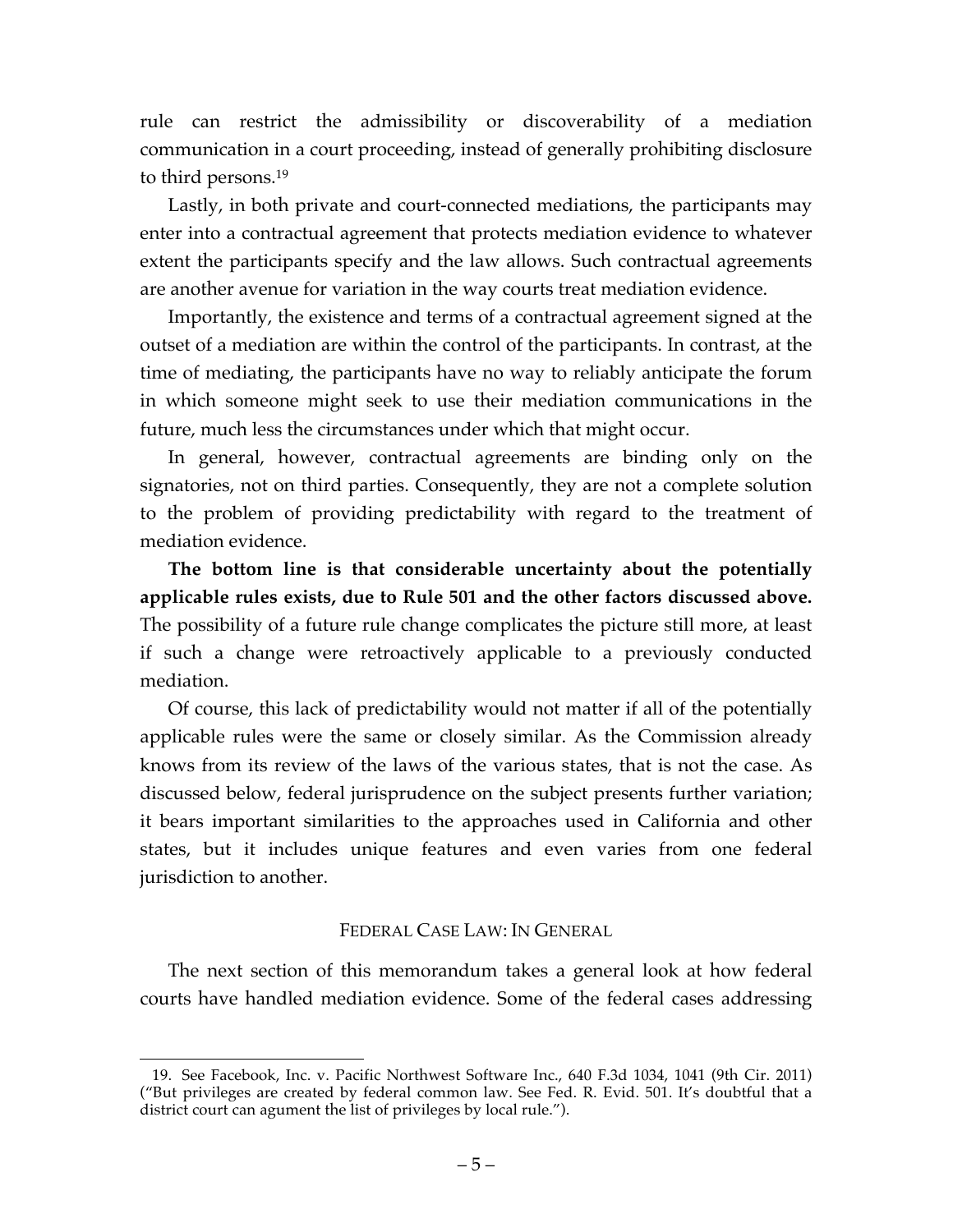such evidence discuss whether federal common law includes a "federal mediation privilege." We begin by examining those cases.

# **Federal Mediation Privilege**

The pioneering decision on the existence of a federal mediation privilege is *Folb v. Motion Picture Industry Pension & Health Plans*. <sup>20</sup> We describe it first, and then discuss later cases.

# *Folb*

In *Folb*, the plaintiff sought to compel production of a brief and other materials relating to a mediation between the defendants and a third party. The defendants refused to produce the requested materials, claiming that they were privileged under California law and Federal Rule of Evidence 408. The plaintiff moved to compel.

A magistrate judge denied the motion, "relying on California law as a matter of comity to shape the federal common law." <sup>21</sup> More specifically, the magistrate judge "held that although state law privileges do not govern in cases presenting federal questions, California's mediation privilege, CAL. EVID. CODE § 1119, applies in this action as a matter of comity because it is consistent with federal interests."22

The plaintiff objected to that ruling and a district court judge (Judge Richard Paez, now sitting on the Ninth Circuit Court of Appeals) reviewed it. Like the magistrate judge, he concluded that federal common law governed the claim of privilege, because the requested mediation materials were relevant to both federal and state claims. He also reached the same end result as the magistrate judge, but his reasoning was different.

In particular, he said it was improper to look to the law of the forum state as a matter of comity in determining the contours of federal privilege law. <sup>23</sup> He explained that the U.S. Supreme Court had rejected that approach in *Jaffee v. Redmond*, <sup>24</sup> when it recognized the psychotherapist-patient privilege under

 <sup>20.</sup> Folb v. Motion Picture Industry Pension & Health Plans*,* 16 F. Supp. 2d 1164 (C.D. Cal. 1998), *aff'd without opinion,* 216 F.3d 1082 (9th Cir. 2000).

<sup>21.</sup> *Id.* at 1170.

<sup>22.</sup> *Id.*

<sup>23.</sup> *Id.* 

<sup>24.</sup> 518 U.S. 1 (1996).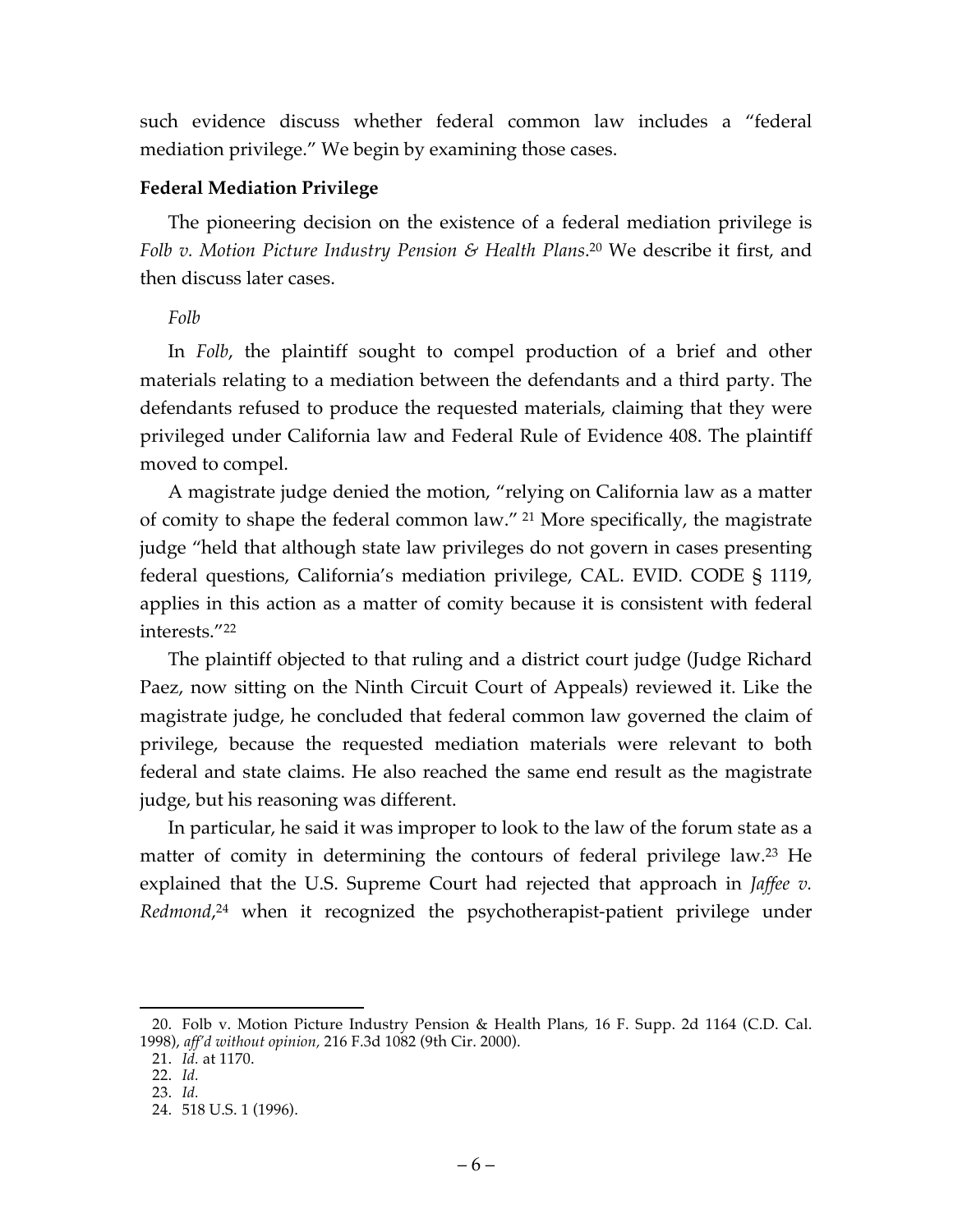federal common law. <sup>25</sup> Instead, he noted, "federal privilege law is informed … by the law of the 50 states in the aggregate as evidence of reason and experience."26

He then began to analyze "whether to adopt a federal mediation privilege under FED. R. EVID. 501."<sup>27</sup> He acknowledged the general rule that "the public is entitled to every person's evidence and … testimonial privileges are disfavored."28 He pointed out, however, that a federal court may define a new privilege based on interpretation of common law principles in the light of reason and experience, when a public good transcends the normally predominant principle of using all rational means of ascertaining the truth.29 He further explained that to determine whether an asserted privilege constitutes such a public good under *Jaffee*, a court must consider all of the following factors:

- (1) Whether the asserted privilege is rooted in the imperative need for confidence and trust.
- (2) Whether the privilege would serve public ends.
- (3) Whether the evidentiary detriment caused by exercise of the privilege is modest.
- (4) Whether refusal to create a federal privilege would frustrate a parallel privilege adopted by the states.30

Judge Paez then proceeded to examine each of the four factors. With regard to the need for confidence and trust, he carefully examined case law, court rules, legislative developments, and scholarly literature.<sup>31</sup> He concluded that there is an imperative need for confidence and trust in the context of mediation:

The proliferation of federal district court rules purporting to protect the confidentiality of mediation and the ADR Bill now pending before the United States Senate indicate a commitment to encouraging confidential mediation as an alternative means of resolving disputes that would otherwise result in protracted litigation. Academic authors differ on the necessity of creating a mediation privilege, but most federal courts considering the issue have protected confidential settlement negotiations and mediation proceedings, either by relying on state law or by applying the confidentiality provisions of federal court ADR programs. Having carefully reviewed the foregoing authority, the Court concludes

- 26. *Id.*
- 27. *Id.*

- 29. *Id.* at 1170-71.
- 30. *Id.* at 1171.

 <sup>25.</sup> *Folb,* 16 F. Supp. 2d at 1170.

<sup>28.</sup> *Id.* at 1171.

<sup>31.</sup> *Id.* at 1171-76.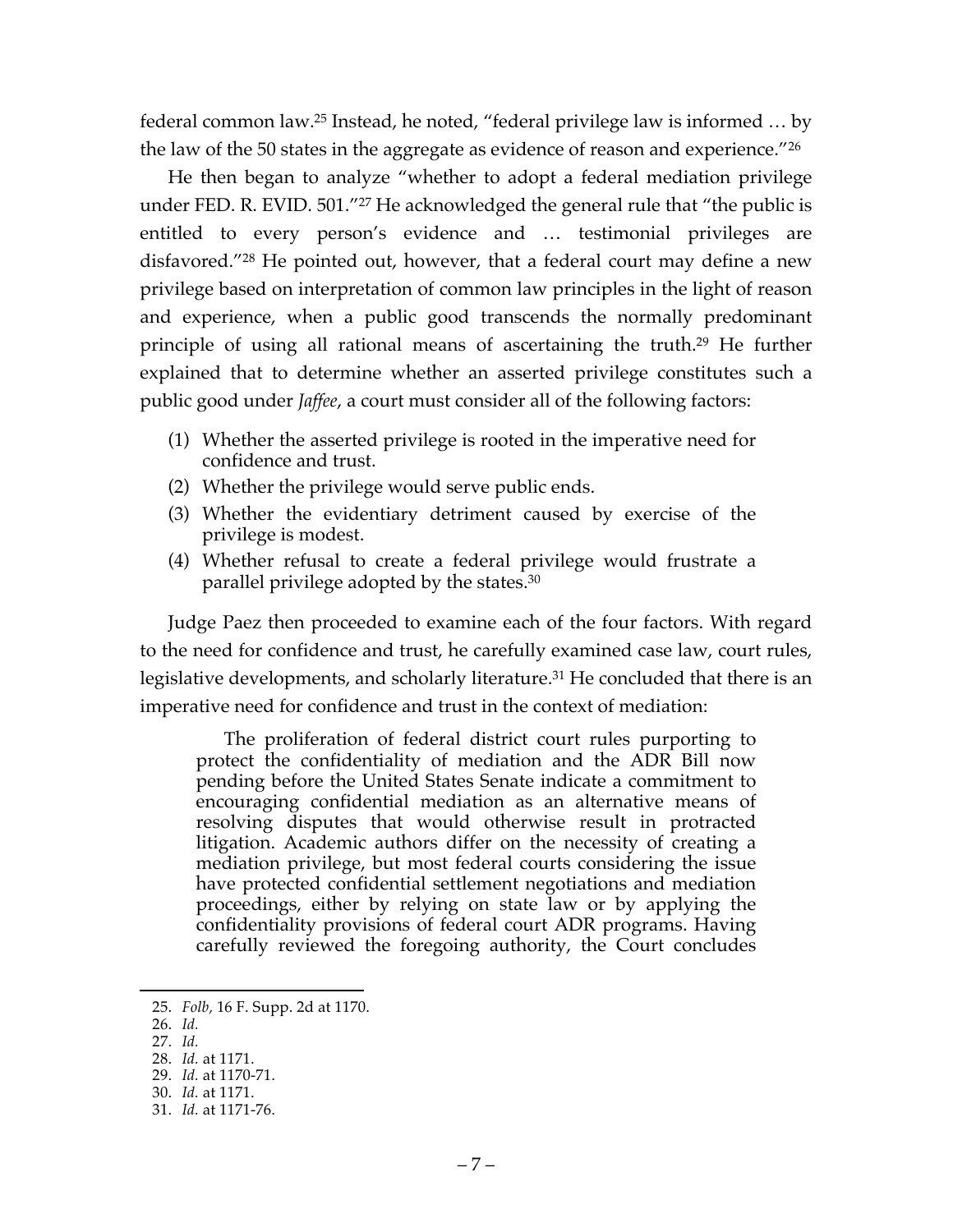that the proposed blanket mediation privilege is rooted in the imperative need for confidence and trust among participants.<sup>32</sup>

Judge Paez was similarly thorough in examining the other three factors of the *Jaffee* test. With regard to the second factor (whether the proposed privilege would serve public ends), he concluded that "a mediation privilege would serve important public ends by promoting conciliatory relationships among parties to a dispute, by reducing litigation costs and by decreasing the size of state and federal court dockets, thereby increasing the quality of justice in those cases that do not settle voluntarily."33

With regard to the third factor (whether the proposed privilege would cause only modest evidentiary detriment), he concluded that "there is very little *evidentiary* benefit to be gained by refusing to recognize a mediation privilege."34 He cautioned that there might be a need to limit such a privilege in a criminal or quasi-criminal case where the defendant's constitutional rights are at stake.35 But the case before him did not involve that situation; he viewed it as "directly in line with the Supreme Court's conclusion in *Jaffee* that a new federal privilege *results in little evidentiary detriment where the evidence lost would simply never come into being if the privilege did not exist*."36

Finally, Judge Paez considered whether failure to recognize a mediation privilege in federal court would frustrate a parallel privilege adopted by the states. He decided that it would, because "state legislatures and state courts have overwhelmingly chosen to protect confidential communications in order to facilitate settlement of disputes through alternative dispute resolution."37

Having examined all four *Jaffee* factors, Judge Paez concluded that "it is appropriate, in light of reason and experience, to adopt a federal mediation privilege applicable to all communications made in conjunction with a formal mediation."38 "In short," he said, "encouraging mediation by adopting a federal mediation privilege under FED. R. EVID. 501 will provide 'a public good transcending the normally predominant principle of utilizing all rational means for ascertaining the truth.'"39

 <sup>32.</sup> *Id.* at 1176.

<sup>33.</sup> *Id.* at 1177.

<sup>34.</sup> *Id.* at 1178 (emphasis in original).

<sup>35.</sup> *Id*.

<sup>36.</sup> *Id*. (emphasis added).

<sup>37.</sup> *Id*. at 1179.

<sup>38.</sup> *Id*. at 1179-80.

<sup>39.</sup> *Id*. at 1181, *quoting Jaffee,* 518 U.S. at 9.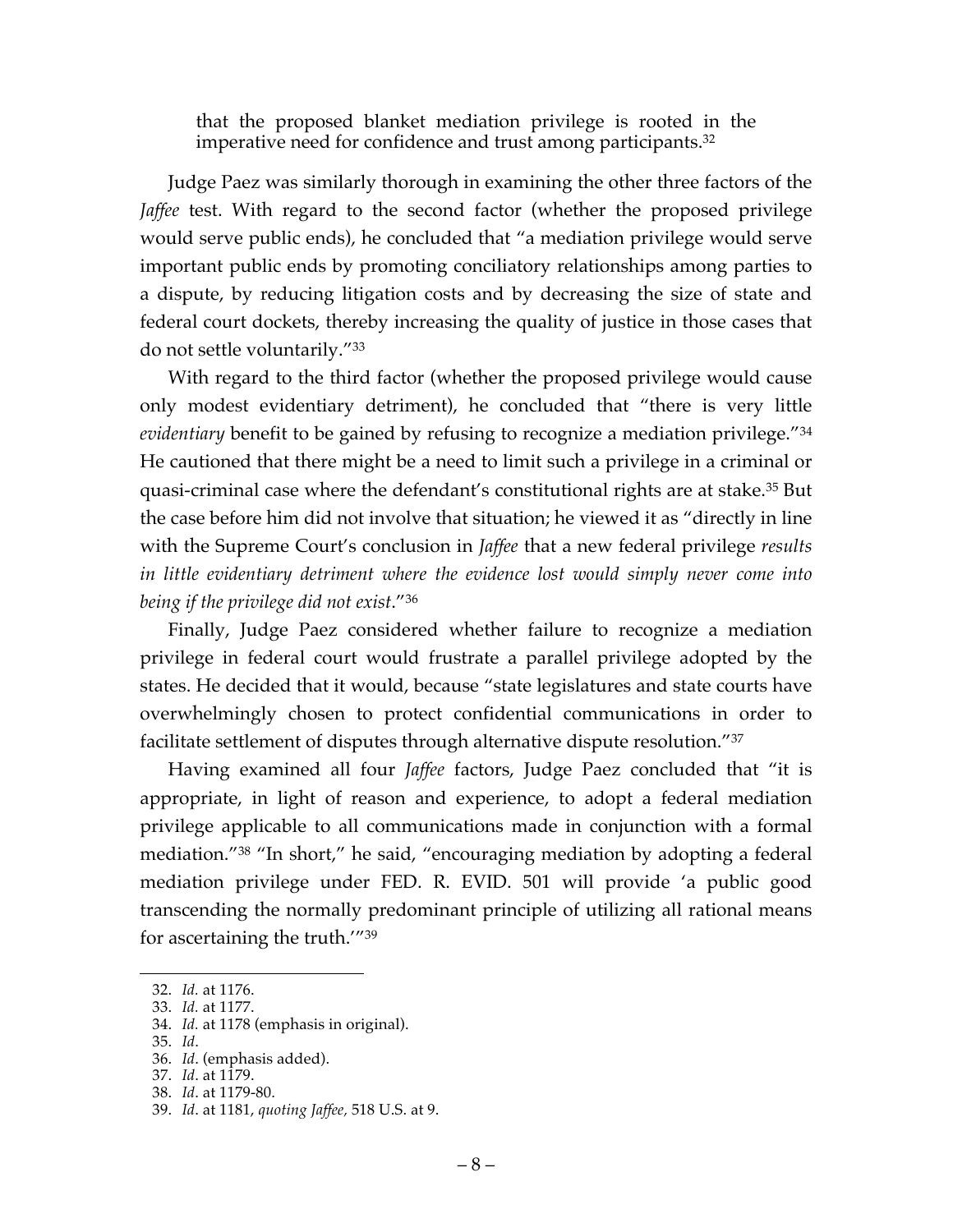Judge Paez did not attempt to flesh out all of the contours of the new privilege. He simply determined that (1) it "applies only to information disclosed in conjunction with mediation proceedings with a neutral,"40 (2) subsequent negotiations "are not protected even if they include information initially disclosed in the mediation,"41 and (3) the privilege could be waived only through intentional relinquishment of a known right.42 He thus upheld the magistrate judge's denial of the plaintiff's motion to compel, but gave the plaintiff leave to renew the motion with regard to any communications "that took place between counsel privy to the mediation after the mediation formally concluded."43

Judge Paez also stressed that in adopting a mediation privilege, "the federal courts must attempt to provide a clear rule of protection."44 In so doing, he referred to *Jaffee,* in which the U.S. Supreme Court said:

If the purpose of the privilege is to be served, the participants in the confidential conversation *must be able to predict with some degree of certainty whether particular discussions will be protected.* An uncertain privilege, or one which purports to be certain but results in widely varying applications by the courts, is little better than no privilege at all. $45$ 

#### *Subsequent Developments*

Since the 1998 *Folb* decision, courts have applied similar reasoning and reached similar holdings in a bankruptcy court opinion<sup>46</sup> and three federal district court opinions (one published $47$  and two unpublished $48$ ). In addition, some federal courts have expressed apparent support for the existence of a federal mediation privilege, without holding as much.<sup>49</sup>

 <sup>40.</sup> *Folb,* 16 F. Supp. 2d at 1180.

<sup>41.</sup> *Id*.

<sup>42.</sup> *Id*.

<sup>43.</sup> *Id*. at 1180-81.

<sup>44.</sup> *Id*. at 1180.

<sup>45.</sup> 518 U.S. at 18 (emphasis added; quotation marks omitted).

<sup>46.</sup> See Hays v. Equitex, Inc., 277 B.R. 415, 425-31 (N.D. Ga. Bankr. 2002).

<sup>47.</sup> See Sheldone v. Pennsylvania Turnpike Comm'n, 104 F. Supp. 2d 511 (W.D. Pa. 2000).

<sup>48.</sup> See Chester County Hosp. v. Independence Blue Cross, 2003 U.S. Dist. LEXIS 25214 (E.D. Pa. 2003); see also Microsoft Corp. v. Suncrest Enterprise, 2006 U.S. Dist. LEXIS 21269 (N.D. Cal. 2006).

<sup>49.</sup> See Sampson v. School Dist., 262 F.R.D. 469, 477 n. 6 (E.D. Pa. 2008) ("We decide this case on grounds other than the federal mediation privilege. Nevertheless, we find persuasive the reasoning set forth by the court in [*Sheldone*] and by other courts that have adopted the federal mediation privilege."); U.S. Fidelity & Guaranty Co. v. Dick Corp., 215 F.R.D. 503, 506 (W.D. Pa. 2003) ("Because there are no Pennsylvania cases directly on point we look to federal case law construing the federal mediation privilege for guidance."); see also United States v. Union Pacific Railroad Co., 2007 U.S. Dist. LEXIS 40178, \*14-\*20 (E.D. Ca. 2007) (seemingly accepting existence of federal mediation privilege but concluding that requested documents were not privileged).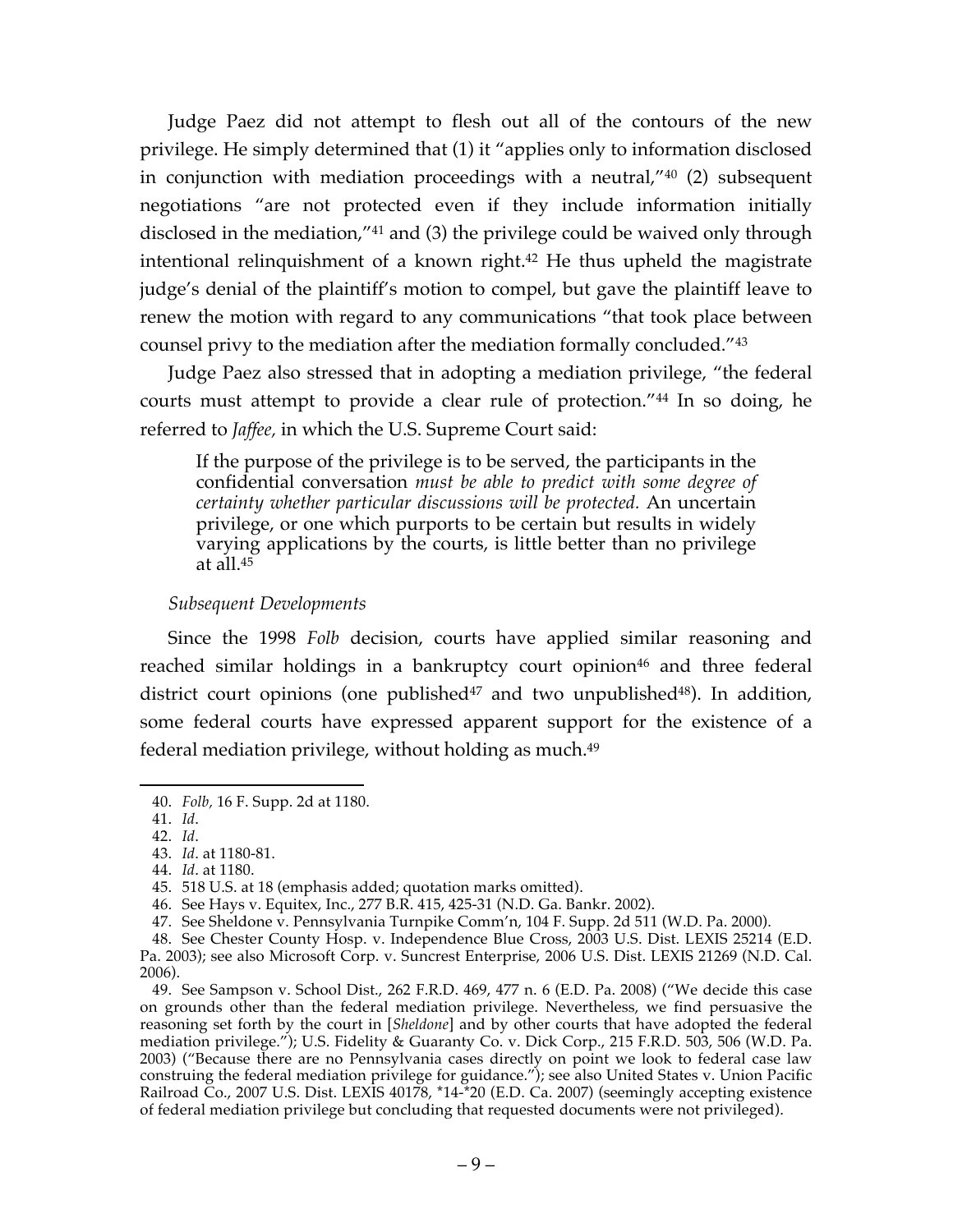Like *Folb*, these cases provide some information about the scope of the federal mediation privilege, but they do not spell out its full contours.50 In particular, none of the cases discuss whether the federal mediation privilege is subject to an exception for evidence relating to legal malpractice or other professional misconduct. The closest mention is in one of the unpublished cases, in which the court rejected an argument based on an alleged crime-fraud exception to the federal mediation privilege. The court explained that such an exception only applies to communications regarding future crimes, not evidence of past crimes. <sup>51</sup> The court appeared to accept the existence of such an exception, without definitively saying as much. 52

In addition to the cases supporting the existence of a federal mediation privilege, there are several decisions in which the court refers to the issue but declines to decide whether such a privilege exists. In particular, the Fourth Circuit<sup>53</sup> and the Ninth Circuit<sup>54</sup> have done so, as well as two federal district courts.55

There is also a relatively recent, unpublished district court decision in which a party argued that (1) the federal mediation privilege barred consideration of mediation evidence regarding the federal amount-in-controversy requirement for a class action, and thus (2) removal of the case to federal court was not untimely. That decision, *Molina v. Lexmark International, Inc.,*<sup>56</sup> was issued by Judge Margaret Morrow of the Central District of California, the same court Judge Paez was sitting on when he issued his decision in *Folb.*

In her lengthy opinion, Judge Morrow said that the *Folb* court "stressed repeatedly that its creation of a federal mediation privilege was limited to the

 <sup>50.</sup> See *Sheldone,* 104 F. Supp. at 517 (local rule provides starting point in defining federal mediation privilege; privilege does not protect evidence otherwise and independently discoverable merely because it was presented in course of mediation); *Hays,* 277 B.R. at 430-31 (federal mediation privilege protects mediation evidence from disclosure or use for any purpose in civil action or other proceeding, but does not shelter documents prepared before mediation, "merely because those documents were presented to the mediator during the course of the mediation"); *Microsoft,* 2006 U.S. Dist. LEXIS at \*5 (federal mediation privilege does not distinguish between oral communications that signify agreement and those that comprise ongoing negotiations over settlement terms); *Chester County Hospital,* 2003 U.S. Dist. LEXIS at \*21- \*23 (rejecting argument that party had waived federal mediation privilege through inadvertent disclosure).

<sup>51.</sup> See *Chester County Hospital,* 2003 U.S. Dist. LEXIS at \*17-\*21.

<sup>52.</sup> See *id.*

<sup>53.</sup> See In re Anonymous, 283 F.3d 627, 639 n. 16 (4th Cir. 2002).

<sup>54.</sup> See Babasa v. LensCrafters, Inc., 498 F.3d 972, 975 & n. 1 (9th Cir. 2007).

<sup>55.</sup> See EEOC v. Hibbing Taconite Co., 266 F.R.D. 260, 271-72 (D. Minn. 2009); Smith v. Smith, 154 F.R.D. 661, 675 (N.D. Tex. 1994).

<sup>56.</sup> 2008 U.S. Dist. LEXIS 83014 (C.D. Cal. 2008).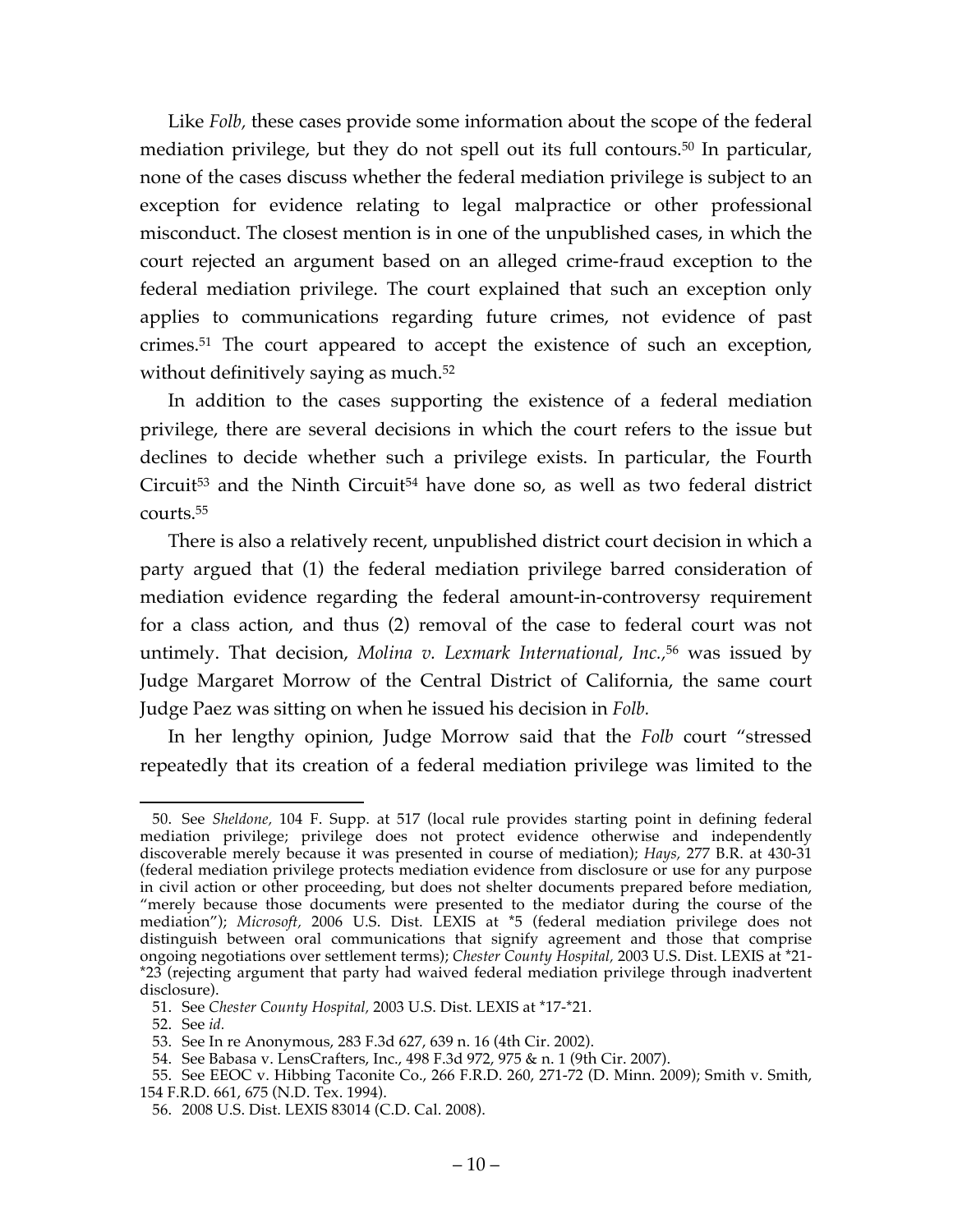factual context before it, i.e., a situation in which a third party who did not participate in a formal mediation sought discovery of mediation-related communications."57 She distinguished that situation from the one before her, in which mediation evidence was proffered in the context of assessing the timeliness of removal.58

Having distinguished *Folb* and other cases involving the discoverability of mediation communications, Judge Morrow noted that "[t]he existence of a federal common law mediation privilege is not nearly as well established as [defendant] suggests it is."59 In particular, she pointed out that "[n]o Circuit court has ever adopted or applied such a privilege …."60

Judge Morrow also drew a distinction between confidentiality and privilege:

Although "confidentiality" and "privilege" are often used interchangeably in discussions of mediation, the terms refer to two distinct concepts. "Confidentiality" refers to a duty to keep information secret, while "privilege" refers to protection of information from compelled disclosure. Communications are confidential when the freedom of the parties to disclose them voluntarily is limited; they are privileged when the ability of third parties to compel disclosure of them, or testimony regarding them, is limited.61

Because of this distinction, she concluded that Federal Rule of Evidence 408 (making evidence of settlement negotiations inadmissible to prove or disprove liability) was "a better reference point" for the case at hand than the analysis in *Folb*. <sup>62</sup> She explained that "unlike *Folb'*s mediation privilege …, Rule 408 is primarily concerned with avoiding the chilling effect that potential disclosure may have on a party to a communication, rather than the threat of compelled discovery."63

Judge Morrow then cited numerous cases in which "courts, including the Ninth Circuit, have concluded that Rule 408 does not make settlement offers inadmissible in the removal context as evidence of the amount in controversy."64 From those cases, she determined that

 <sup>57.</sup> *Id.* at \*25.

<sup>58.</sup> See *id.* at \*25-\*30.

<sup>59.</sup> *Id.* at \*30.

<sup>60.</sup> *Id.* at \*41-\*44.

<sup>61.</sup> *Id.* at \*35 (citations omitted).

<sup>62.</sup> *Id.* at \*38-\*40.

<sup>63.</sup> *Id.* at \*40.

<sup>64.</sup> *Id.* at \*40.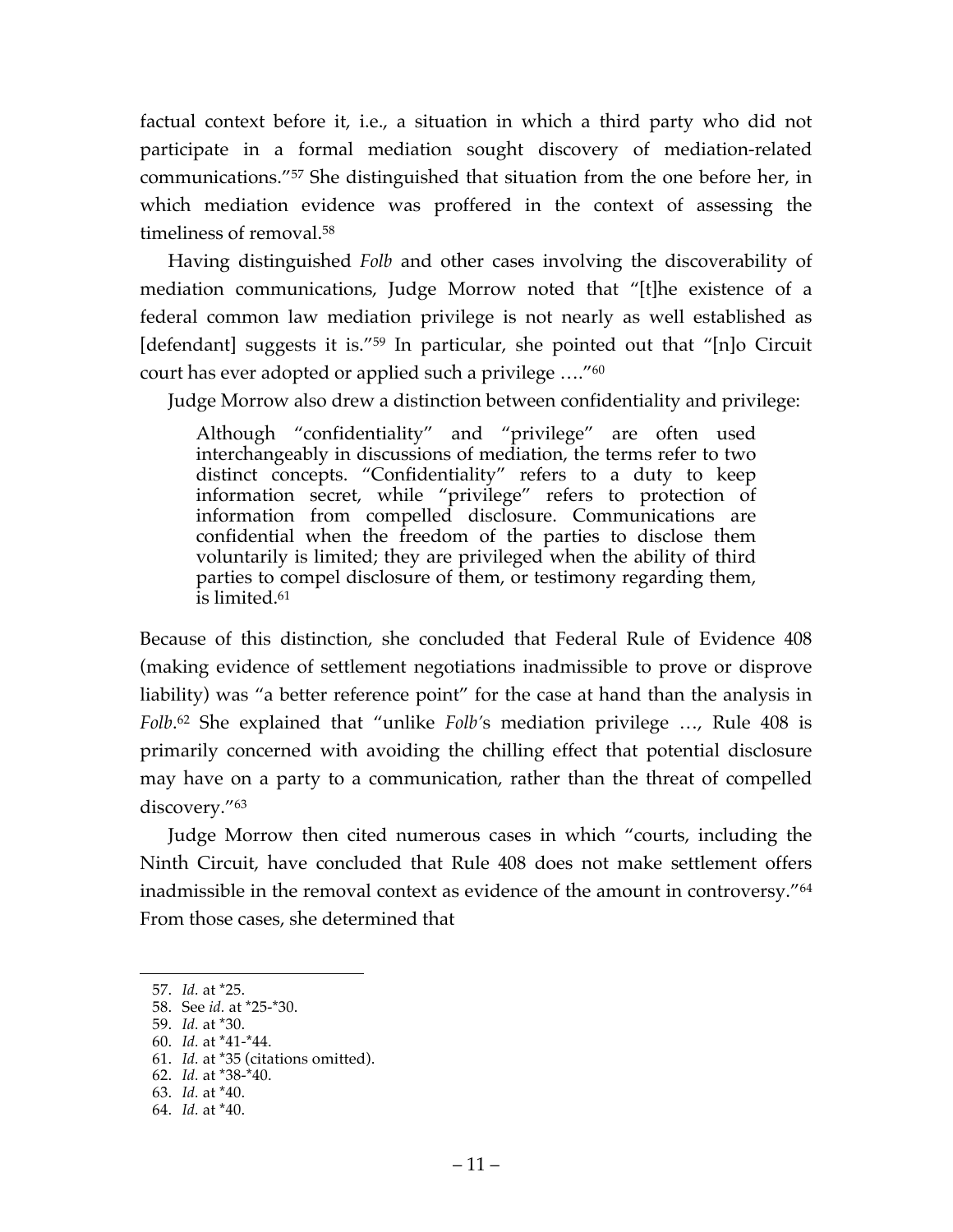use of settlement offers as evidence of the amount in controversy has not hindered Rule 408's goal of encouraging open and honest discussion during negotiation. This makes sense; concern that one's adversary will use statements during negotiation as proof of liability or wrongdoing, not concern that it will use them as proof of the amount in controversy, is the primary obstacle to forthright negotiation discussions.65

Judge Morrow also examined the four *Jaffee* factors discussed in *Folb*, and concluded that they too favored use of mediation evidence in evaluating the timeliness of a removal petition. In particular, she said that a contrary rule would discourage, rather than promote, candor in mediation sessions: "Plaintiffs will avoid sharing their valuation of the case during mediation because the information will give defendants the ability to 'test the waters' before deciding to remove."66 Consequently, she further concluded that such an approach would not effectively serve the public end of encouraging prompt and effective mediation.67 She also warned that the approach would lead to gamesmanship. 68 She acknowledged that most states had adopted a mediation privilege, but said that "the lack of uniformity in the privileges recognized limits the weight to which this factor is entitled."<sup>69</sup> Lastly, she referred to data suggesting that there is a reduced expectation of mediation confidentiality in the class action context.<sup>70</sup>

Based on all of these considerations, Judge Morrow determined that the court could consider the proffered mediation evidence regarding the amount in controversy. Because that evidence put the defendants on notice that the case was removable, and they failed to file a removal petition within 30 days thereafter, she ruled that the removal was improper and remanded the case to state court.

A second unpublished decision from the same court also rejects a request "to adopt a 'federal mediation privilege that precludes the use of mediation-related settlement communications for purposes of assessing the sufficiency of a removal."71 The court's opinion is much shorter than Judge Morrow's opinion in *Molina,* but the reasoning is similar.

 <sup>65.</sup> *Id.* at \*44-\*45.

<sup>66.</sup> *Id.* at \*49-\*50.

<sup>67.</sup> *Id.* at \*50-\*51.

<sup>68.</sup> *Id.* at \*51-\*53.

<sup>69.</sup> *Id.* at \*53-\*55.

<sup>70.</sup> *Id.* at \*55-\*57.

<sup>71.</sup> Munoz v. J.C. Penney Corp., 2009 U.S. Dist. LEXIS 36362, at \*7 (C.D. Cal. 2009).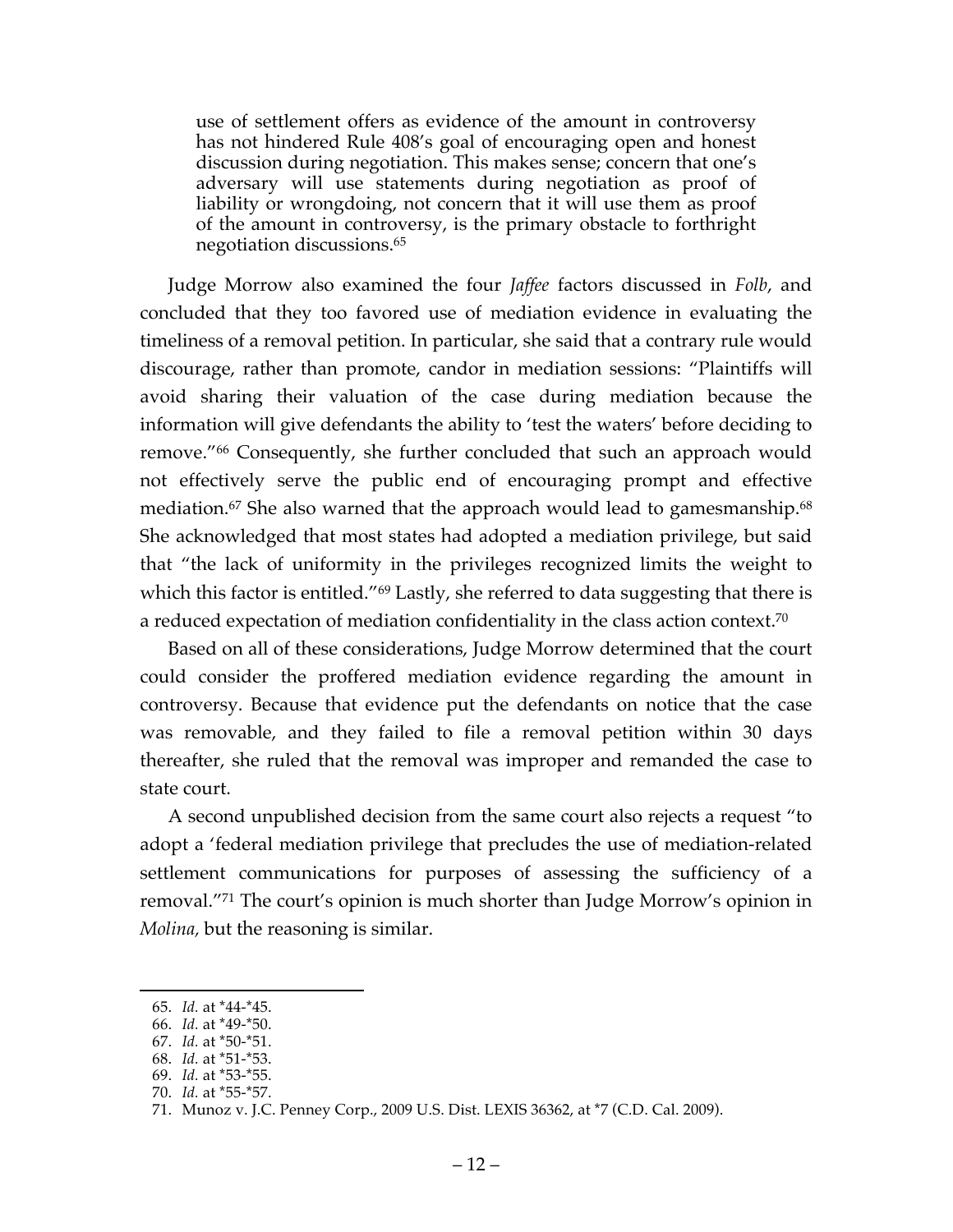Thus, there is considerable, but far from definitive, support for the existence of a federal mediation privilege. The courts recognizing such a privilege have provided only limited guidance on its contours. Whether the privilege includes any type of exception relating to legal malpractice or other professional misconduct remains to be seen.

#### **Federal Settlement Privilege and Federal Rule of Evidence 408**

For the sake of completeness, it is important to note that in addition to the cases exploring the existence of a federal mediation privilege, some federal cases examine whether the federal common law includes a settlement privilege — i.e., a privilege that extends to settlement negotiations generally, not just to mediation communications. Of particular note, the Sixth Circuit has recognized the existence of a settlement privilege.72 It explained:

There exists a strong public interest in favor of secrecy of matters discussed by parties during settlement negotiations. This is true whether settlement negotiations are done under the auspices of the court or informally between the parties. The ability to negotiate and settle a case without trial fosters a more efficient, more cost-effective, and significantly less burdened judicial system. In order for settlement talks to be effective, parties must feel uninhibited in their communications. Parties are unlikely to propose the types of compromises that most effectively lead to settlement unless they are confident that their proposed solutions cannot be used on cross examination, under the ruse of "impeachment evidence," by some future third party. Parties must be able to abandon their adversarial tendencies to some degree. They must be able to make hypothetical concessions, offer creative *quid pro quos*, and generally make statements that would otherwise belie their litigation efforts. Without a privilege, parties would more often forego negotiations for the relative formality of trial. Then the entire negotiation process collapses upon itself, and the judicial efficiency it fosters is lost.73

While the Sixth Circuit has recognized the existence of a settlement privilege, both the Seventh Circuit<sup>74</sup> and the Federal Circuit<sup>75</sup> have rejected the notion, and

 <sup>72.</sup> Goodyear Tire & Rubber Co. v. Chiles Power Supply, Inc., 332 F.3d 976, 980 (6th Cir. 2003).

<sup>73.</sup> *Id.*

<sup>74.</sup> See In re General Motors Corp. Engine Interchange Litigation, 594 F. 2d 1106, 1124 n.20 (7th Cir. 1979).

<sup>75.</sup> See In re MSTG, Inc., 675 F.3d 1337 (Fed. Cir. 2012).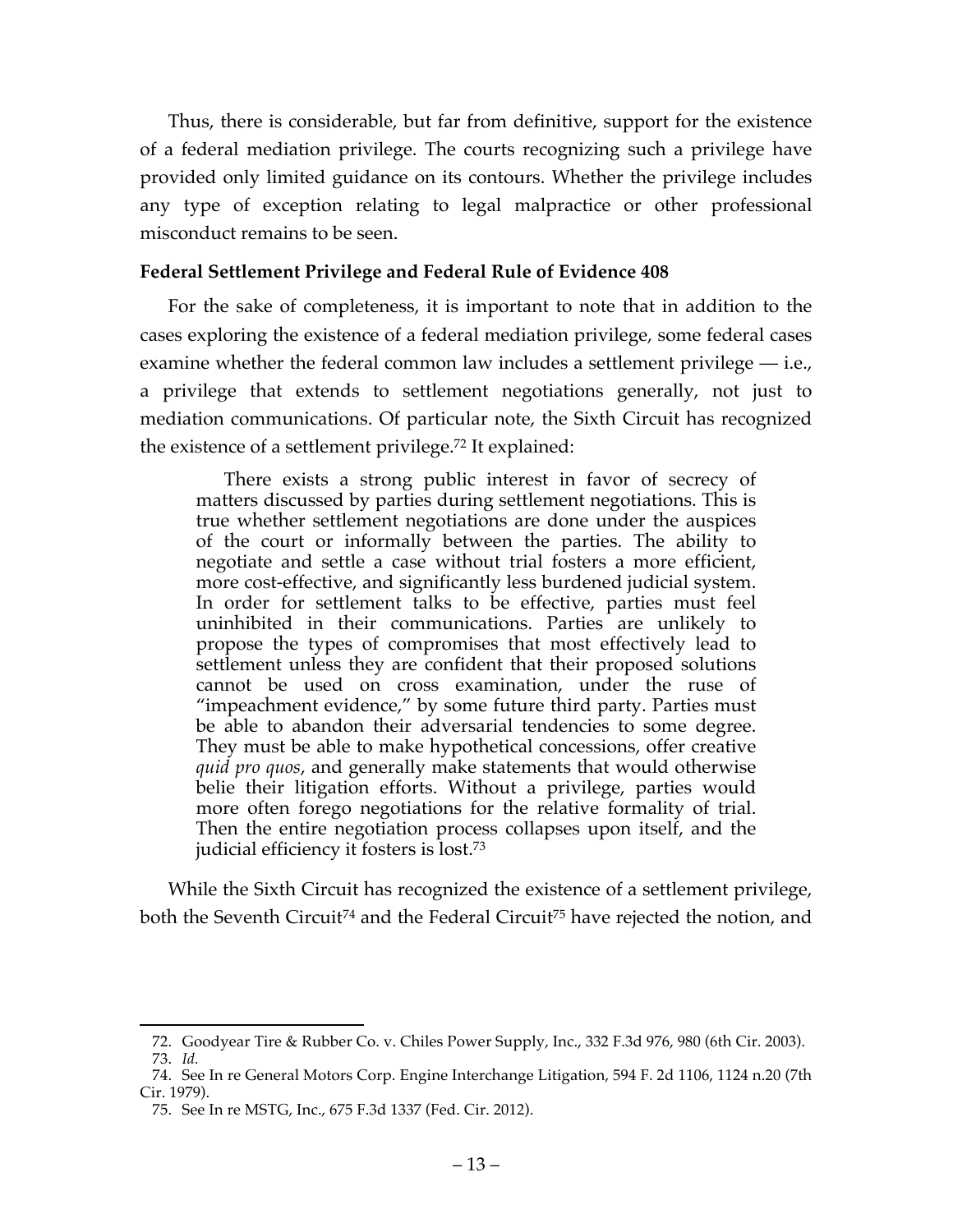the District of Columbia Circuit has expressly left the question open. <sup>76</sup> "District courts are divided on whether a settlement negotiation privilege exists."77

Regardless of whether the federal common law includes a settlement negotiation privilege, settlement negotiations receive some protection under Federal Rule of Evidence 408, which provides:

(a) **Prohibited Uses.** Evidence of the following is not admissible — on behalf of any party — either to prove or disprove the validity or amount of a disputed claim or to impeach by a prior inconsistent statement or a contradiction:

(1) furnishing, promising, or offering — or accepting, promising to accept, or offering to accept  $-$  a valuable consideration in compromising or attempting to compromise the claim; and

(2) conduct or a statement made during compromise negotiations about the claim — except when offered in a criminal case and when the negotiations related to a claim by a public office in the exercise of its regulatory, investigative, or enforcement authority.

(b) **Exceptions.** The court may admit this evidence for another purpose, such as proving a witness's bias or prejudice, negating a contention of undue delay, or proving an effort to obstruct a criminal investigation or prosecution.

In enacting Rule 408, however, Congress only restricted the admissibility of settlement negotiations for certain purposes, and it did not expressly provide any protection from discovery. Nonetheless, the rule helps ensure that mediation communications receive at least a certain minimum level of protection in the federal courts. In other words, it operates as a floor on the amount of protection.

## **Other Federal Cases That Involve Mediation Evidence or Discuss Mediation**

In addition to diversity cases applying state law and the cases construing federal common law or Rule 408, there are other federal cases that involve mediation evidence or discuss mediation. For example, some cases construe a federal statute<sup>78</sup> or a local rule<sup>79</sup> pertaining to a certain type of mediation. Other cases involve mediations in different ways.80

 <sup>76.</sup> See In re Subpoena Duces Tecum, 439 F.3d 740, 754 (D.C. Cir. 2005).

<sup>77.</sup> 675 F.3d at *MSTG,* at 1342 n.2.

<sup>78.</sup> See, e.g., J.D. v. Kanawha County Board of Education, 571 F.3d 381 (4th Cir. 2009) (construing mediation confidentiality provision in Individuals with Disabilities Education Act).

<sup>79.</sup> See, e.g., Davis v. Nat'l Council of Negro Women, 821 F. Supp. 2d 262 (D.D.C. 2011) (construing mediation confidentiality provision in local rule).

<sup>80.</sup> See, e.g., In re Joint Eastern and Southern Districts Asbestos Litigation, 737 F. Supp. 735 (E.D.N.Y. & S.D.N.Y 1990) (discussing mediation in context of motion to disqualify special master appointed to help settle asbestos litigation).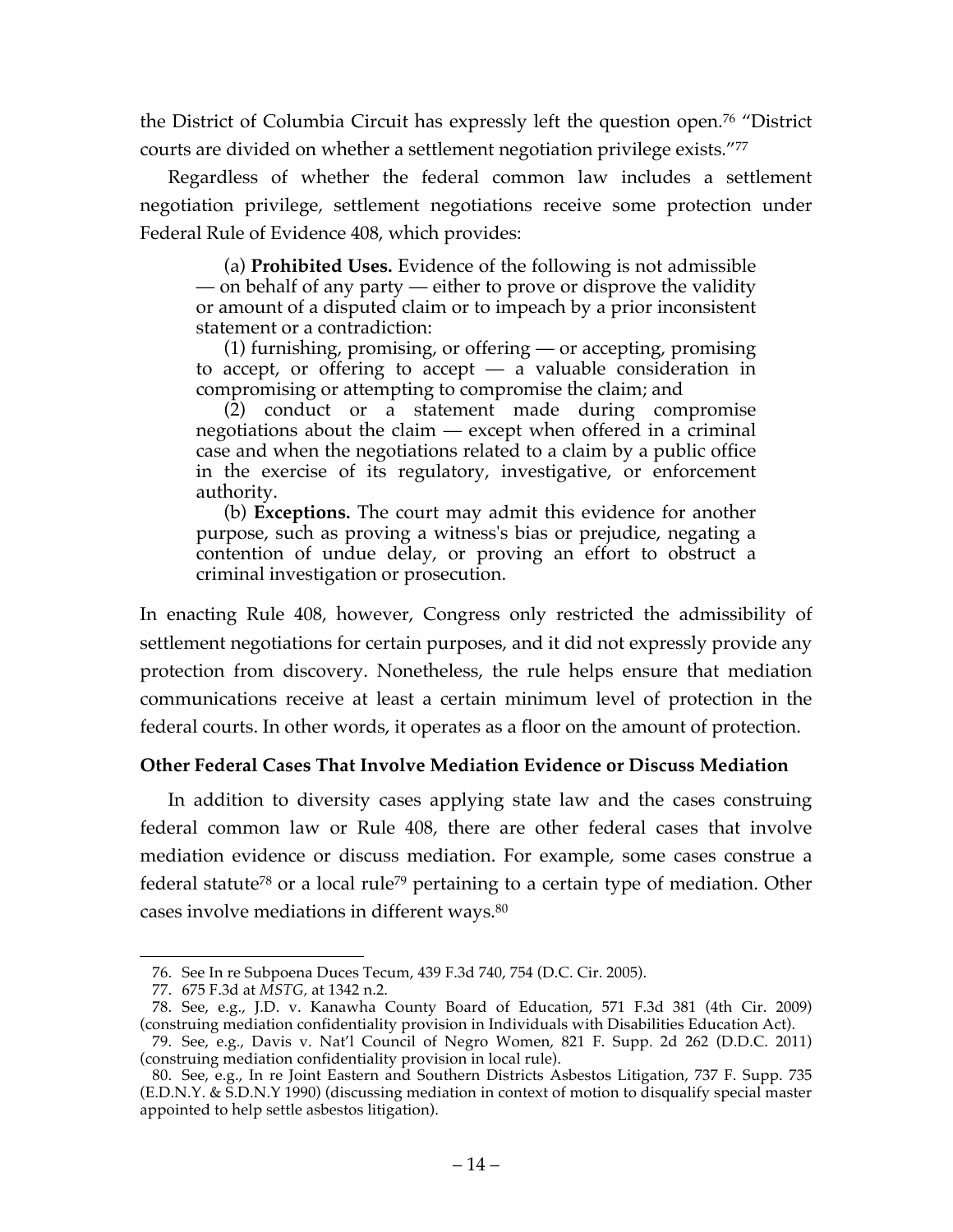The discussion below pertains to such cases generally. Afterwards, the memorandum turns specifically to federal cases that involve mediation evidence bearing on alleged wrongdoing, particularly professional misconduct.

# *Concept of Protecting Mediation Communications*

In many federal cases, the court expresses support for the concept of protecting mediation communications. For example, in construing the mediation confidentiality provision in the Individuals with Disabilities Education Act, the Fourth Circuit noted that the provision helps "ensure that mediation discussions will not be chilled by the threat of disclosure at some later date."<sup>81</sup> The court therefore excluded certain mediation evidence, explaining that enforcing the confidentiality provision is "critical to ensuring that parties trust the integrity of the mediation process and remain willing to engage in it."82

Similarly, the Third Circuit rejected a contention that the mediation confidentiality rule for its Appellate Mediation Program was subject to an exception "for the limited purposes of proving the existence and terms of a settlement."83 Among other things, the court explained that the proposed exception

would effectively undermine the rule and would compromise the effectiveness of the Appellate Mediation Program. A confidentiality provision "permits and encourages counsel to discuss matters in an uninhibited fashion often leading to settlement." … If counsel know beforehand that the proceedings may be laid bare on the claim that an oral settlement occurred at the conference, they will "of necessity … feel constrained to conduct themselves in a cautious, tight-lipped, non-committal manner more suitable to poker players in a high-stakes game than to adversaries attempting to arrive at a just resolution of a civil dispute."84

Other federal courts have expressed similar sentiments.<sup>85</sup> Some have gone so far as to impose sanctions for a violation of a provision protecting mediation

 <sup>81.</sup> *J.D.,* 571 F.3d at 386.

<sup>82.</sup> *Id.*; see also In re Anonymous, 283 F.3d 627, 636 (4th Cir. 2001) ("The assurance of confidentiality is essential to the integrity and success of the Court's mediation program, in that confidentiality encourages candor between the parties and on the part of the mediator, and confidentiality serves to protect the mediation program from being use as a discovery tool for creative attorneys.").

<sup>83.</sup> Beazer East, Inc. v. Mead Corp., 412 F.3d 429, 435 (3d Cir. 2005).

<sup>84.</sup> *Id.*, *quoting* Lake Utopia Paper Ltd. v. Connelly Containers, Inc., 608 F.2d 928, 929 (2d Cir. 1979).

<sup>85.</sup> See, e.g., Fields-D'Arpino v. Restaurant Associates, Inc., 39 F. Supp. 2d 412, 417 (S.D.N.Y. 1999) ("Successful mediation … depends upon the perception and existence of mutual fairness throughout the mediation process. In this regard, court have implicitly recognized that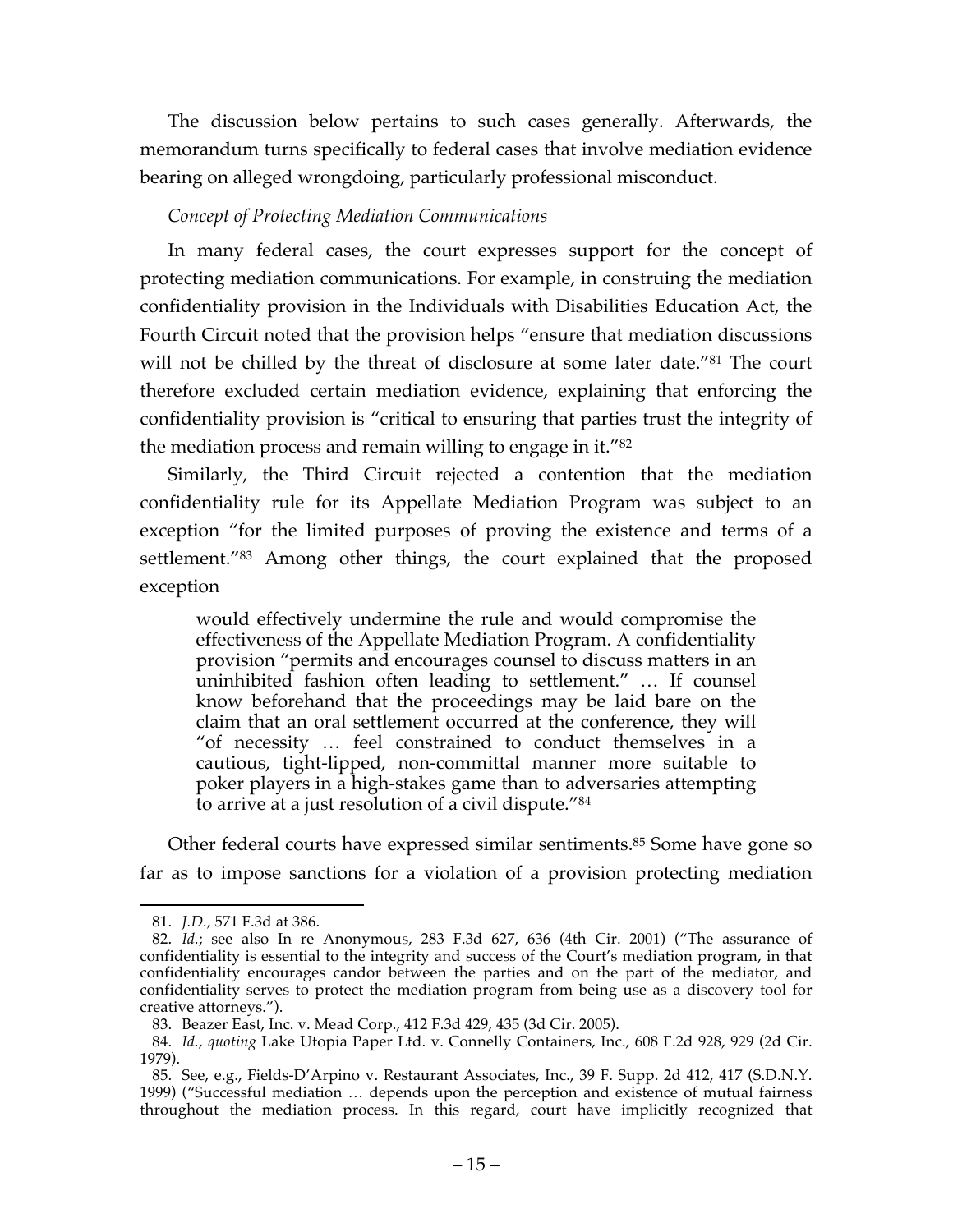communications.86 Others have upheld such a provision against a due process challenge.87

Some federal courts have also noted that Congress has shown support for the concept of protecting mediation communications. For example, the District of Columbia Circuit noted not long ago that "Congress understood what courts and commentators acknowledge, namely, that confidentiality plays a key role in the informal resolution of disputes."88

In other cases, however, federal courts have found that other considerations trump the interest in protecting mediation communications. For example, in a dispute stemming from a train collision, the federal district court for the District of Columbia recently balanced the interest in mediation confidentiality against the common law right of public access to judicial records. It concluded that the latter interest was more compelling in the circumstances before it:

Had the Corporate Defendants complied with the confidentiality provision of their mediation agreement, the mediation-related documents would not have become judicial records to which the common law right of access attaches. But the Corporate Defendants chose a different route, unilaterally deciding to submit the

maintaining expectations of confidentiality is critical."); Willis v. McGraw, 177 F.R.D. 632, 632 (S.D. W.Va. 1998) (local rule regarding mediation confidentiality "was drafted to ensure confidentiality, to reassure the parties and counsel they would suffer no prejudice, perceived or actual, as a result of the full, frank, conciliatory, and sometimes heated, exchanges that occur inevitably during the mediation process."); *Asbestos Litigation,* 737 F. Supp. at 739 ("The parties engaged in a mediated settlement process recognize that they must, if the process is to work, fully disclose to the mediator their needs and tactics — not only those that have been publicly revealed, but also their private views and internal arrangements."); Pipefitters Local Union No. 208 v. Mechanical Contractors Ass'n, 507 F. Supp. 935, 935 (D. Colo. 1980) ("Effective mediation hinges upon whether labor and management negotiators feel free to advance tentative proposals and pursue possible solutions that later may prove unsatisfactory to one side or the other. Such uninhibited interaction may be impaired absent the assurance that mediation proceedings will remain confidential.").

<sup>86.</sup> See, e.g., Williams v. Johanns, 529 F. Supp. 2d 22, 23 (D.D.C. 2008) (holding counsel in civil contempt for violating court's order regarding mediation confidentiality, because it is "essential that counsel maintain the confidentiality of mediation sessions and comply with orders of the Court to ensure that such proceedings operate fairly, efficiently, and effectively."); Frank v. L.L. Bean, Inc., 377 F. Supp. 2d 229 (D. Maine 2005) (applying 5-factor test and imposing \$1,000 sanction on plaintiff for disclosing settlement offer made in mediation); Bernard v. Randolph, 901 F. Supp. 778 (S.D.N.Y. 1995) (imposing \$2,500 sanction on plaintiff's lead counsel for willfully and deliberately disclosing details of mediation); but see In re Anonymous, 283 F.3d 627, 635-36 (4th Cir. 2001) (applying 5-factor test and determining that sanctions for violation of local rule on mediation confidentiality were not warranted).

<sup>87.</sup> See *In re Anonymous,* 283 F.3d at 634; New York State Inspection, Security & Law Enforcement Employees v. New York State Public Employment Relations Bd., 629 F. Supp. 33, 50- 53 (N.D.N.Y. 1984).

<sup>88.</sup> Blackmon-Malloy v. United States Capitol Police Bd., 575 F.3d 699, 711 (D.C. Cir. 2009); see also *Fields-D'Arpino,* 39 F. Supp. 2d at 417 ("Congress' view on the importance of alternative dispute resolution, and the need for confidentiality is equally clear.").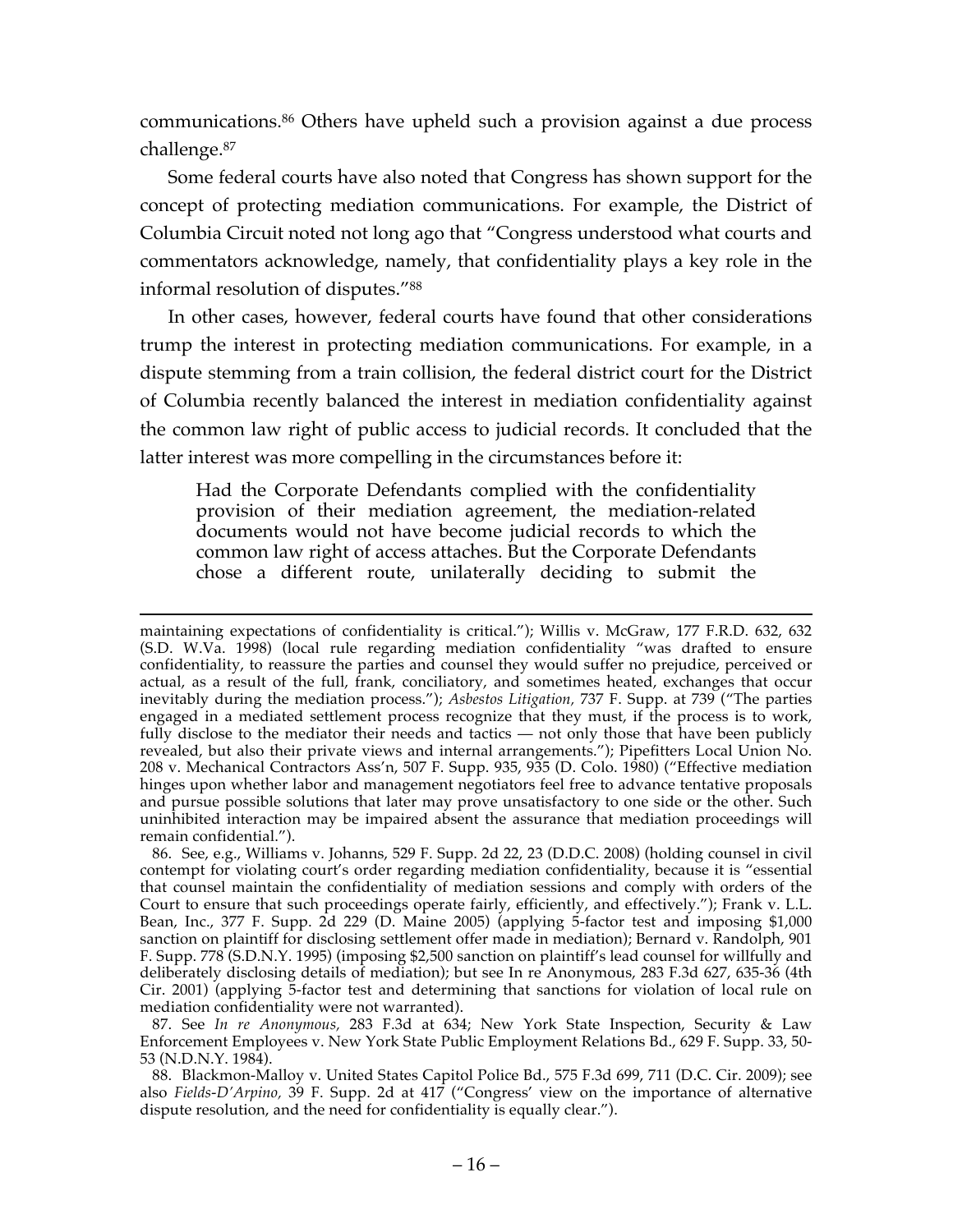mediation dispute for judicial resolution. By doing so, the Corporate Defendants assumed the risk that the records relating to that dispute would be made public. In light of these circumstances, disclosure in this case would not, as a general matter, have a chilling effect on the mediation process. Rather, the upshot of the Court's ruling is this: a party who enters into an agreement to keep mediation strictly confidential should not expect to retain confidentiality if it brings a dispute arising out [of] the mediation to a court's attention, contrary to the terms of the confidentiality agreement.89

Other examples along these lines are discussed later in this memorandum.

## *Special Considerations Applicable to Mediator Testimony*

Some of the federal cases involving mediation evidence stress that special considerations apply to testimony *by a mediator* relating to a mediation.<sup>90</sup> Of particular note in this regard is the Ninth Circuit's decision in *N.L.R.B. v. Macaluso.* 91

In that case, the court framed the question as follows: "[C]an the NLRB revoke the subpoena of a mediator capable of providing information *crucial* to resolution of a factual dispute *solely* for the purpose of preserving mediator effectiveness?"92 The court's answer was a clear "yes." It explained:

However useful the testimony of a conciliator might be to the (NLRB) in any given case, we can appreciate the strong considerations of public policy underlying the regulation (denying conciliator testimony) and the refusal to make exceptions to it, because of the unique position which the conciliators occupy. To execute successfully their function of assisting in the settlement of labor disputes, the conciliators must maintain a reputation for impartiality, and the parties to conciliation conferences must feel free to talk without any fear that the conciliator may subsequently make disclosures as a witness in some other proceeding, to the possible disadvantage of a party to the conference. If conciliators were permitted or required to testify about their activities, or if the production of notes or reports of their activities could be required, *not even the strictest adherence to purely factual matters would prevent the evidence from favoring or seeming to favor one side or the other.* The inevitable result would be that the usefulness of the [Federal Mediation and Conciliation Service] in the settlement of future

 <sup>89.</sup> In the Matter of the Fort Totten Metrorail Cases, 960 F. Supp. 2d 2, 15-16 (D.D.C. 2013).

<sup>90.</sup> See, e.g., Smith v. Smith, 154 F.R.D. 661, 673 (N.D. Tex. 1994) ("The determination whether to recognize a *mediator* privilege should not be resolved, … at the level of generality represented by examination of *mediation* confidentiality.") (emphasis in original).

<sup>91.</sup> 618 F.2d 51 (9th Cir. 1980).

<sup>92.</sup> *Id.* at 53 (emphasis added).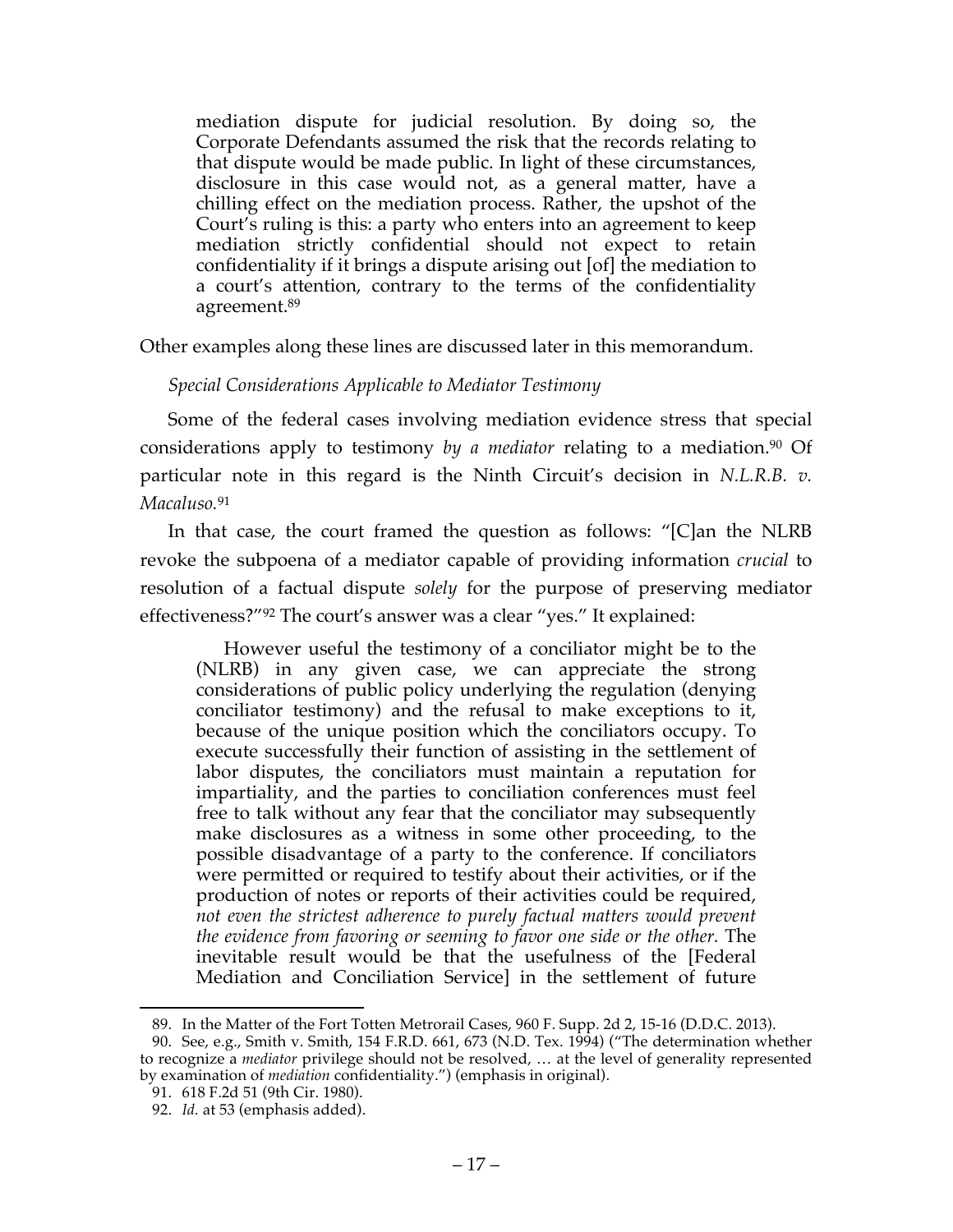disputes would be *seriously impaired, if not destroyed.* The resultant injury to the public interest would *clearly outweigh* the benefit to be derived from making their testimony available in particular cases.<sup>93</sup>

The court thus called for special treatment not only with regard to mediator testimony, but also with regard to production of documents or other materials from a mediator.

Similarly, in *In re Anonymous*, <sup>94</sup> the Fourth Circuit considered whether to grant a waiver from the confidentiality requirement applicable to mediations conducted by Office of the Circuit Mediator for that court. With regard to mediation evidence generally, the Fourth Circuit decided that the appropriate test for waiver was to disallow disclosure "unless the party seeking such disclosure can demonstrate that 'manifest injustice' will result from nondisclosure."95 With regard to disclosures by the mediator, however, the court established a more stringent test:

[T]he threshold for granting of consent to disclosures by the mediator is substantially higher than that for disclosures by other participants. Thus, we will consent for the Circuit Mediator to disclose confidential information only where such disclosure is mandated by manifest injustice, is indispensable to resolution of an important subsequent dispute, and is not going to damage our mediation program.96

The court explained that a heightened standard was necessary because "granting of consent for the mediator to participate in any manner in a subsequent proceeding would encourage perceptions of bias in future mediation sessions involving comparable parties and issues and it might encourage creative attorneys to attempt to use our court officers and mediation program as a discovery tool."97

Current California law already draws a distinction between evidence from a mediator and evidence from other mediation participants: Subject to certain exceptions, a mediator is incompetent to testify regarding a mediation that the mediator conducts.98 Whether to leave that provision intact, draw any further

 <sup>93.</sup> *Id.* at 55-56 (emphasis added), *quoting* Tomlinson of High Point, Inc., 74 N.L.R.B. 681, 688 (1947).

<sup>94.</sup> 283 F.3d 627 (4th Cir. 2001).

<sup>95.</sup> *Id.* at 637.

<sup>96.</sup> *Id.* at 640.

<sup>97.</sup> *Id.* at 639.

<sup>98.</sup> See Evid. Code § 703.5 ("No … mediator … shall be competent to testify, in any subsequent civil proceeding, as to any statement, conduct, decision, or ruling, occurring at or in conjunction with the prior proceeding, except as to a statement or conduct that could (a) give rise to civil or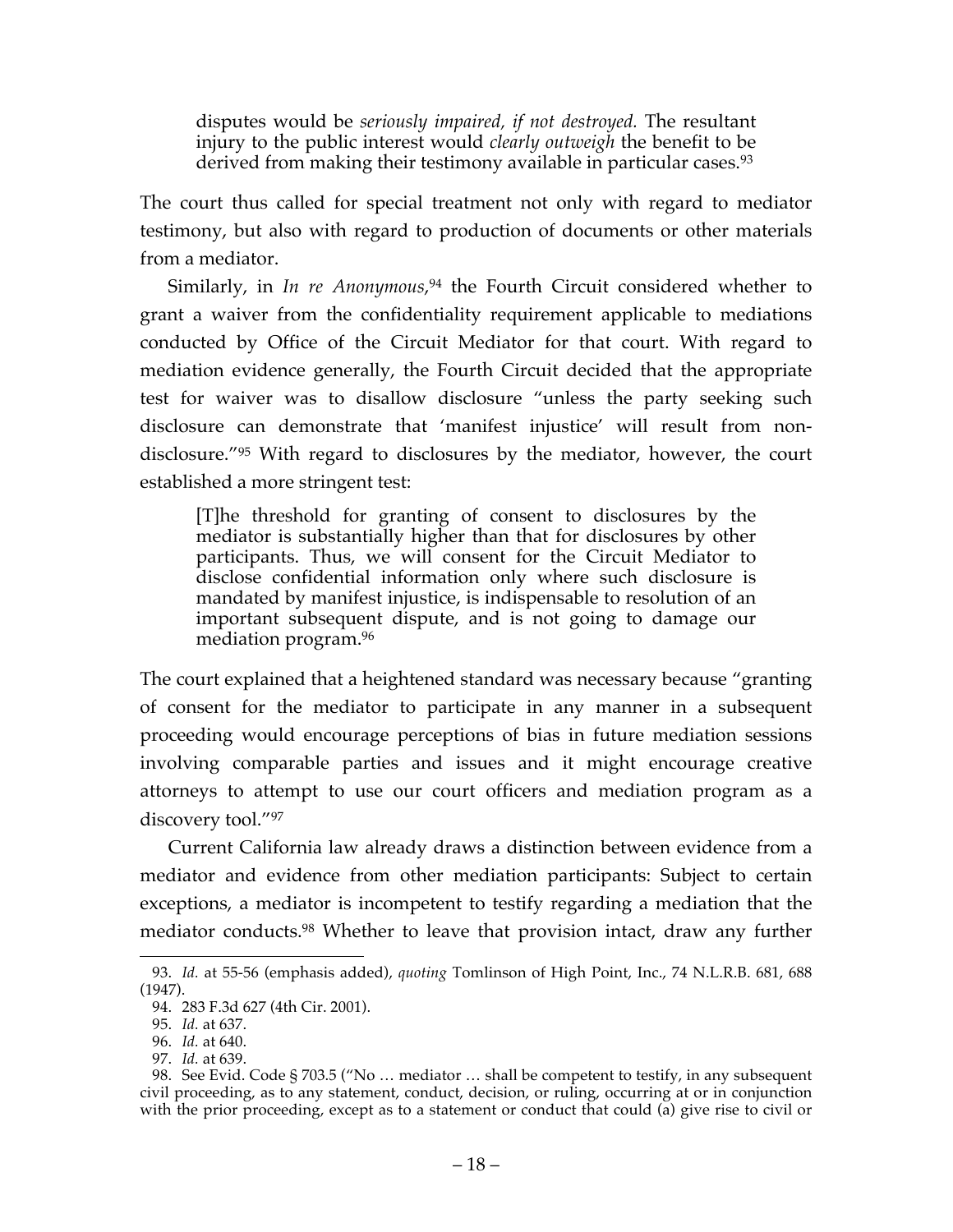distinctions, or modify the existing distinction in some manner, are questions for the Commission to consider as this study moves forward.

# USE OF MEDIATION EVIDENCE TO ESTABLISH ATTORNEY MALPRACTICE OR OTHER PROFESSIONAL MISCONDUCT

The focus of this study is on "the relationship between mediation confidentiality and attorney malpractice and other misconduct …."99 Consequently, federal cases involving attempts to use mediation evidence to establish misconduct warrant special attention here. Those cases are discussed below, with the discussion organized according to the type of misconduct alleged:

- (1) Alleged criminal conduct.
- (2) Alleged failure to participate in a mediation in good faith.
- (3) Alleged attorney misconduct.
- (4) Alleged mediator misconduct.
- (5) Alleged fraud by the opposing party.

# **Alleged Criminal Conduct**

Cases addressing the use of mediation evidence in a criminal case seem relatively unimportant for purposes of the instant study, because California's statutes protecting mediation communications do not apply to evidence offered in a criminal case.100 That approach reflects a policy determination that when criminal liability is at stake, using mediation communications in the search for truth and justice is sufficiently important to trump the interest in keeping such communications confidential.

The staff found two federal cases that reflect a similar policy determination. In *In re Grand Jury Proceedings,* the Fifth Circuit considered "whether documents relating to mediation proceedings … are privileged and protected from disclosure to the grand jury under the Agricultural Credit Act."101 The court

criminal contempt, (b) constitute a crime, (c) be the subject of investigation by the State Bar or Commission on Judicial Performance, or (d) give rise to disqualification proceedings under paragraph (1) or (6) of subdivision (a) of Section 170.1 of the Code of Civil Procedure. However, this section does not apply to a mediator with regard to any mediation under Chapter 11 (commencing with Section 3160) of Part 2 of Division 8 of the Family Code.").

<sup>99.</sup> 2012 Cal. Stat. res. ch. 108 (ACR 98 (Wagner)).

<sup>100.</sup> See, e.g., Cassel v. Superior Court, 51 Cal. 4th 113, 135 n.11, 244 P.3d 1080, 119 Cal. Rptr. 3d (2011).

<sup>101.</sup> 148 F.3d 487, 492 (5th Cir. 1998).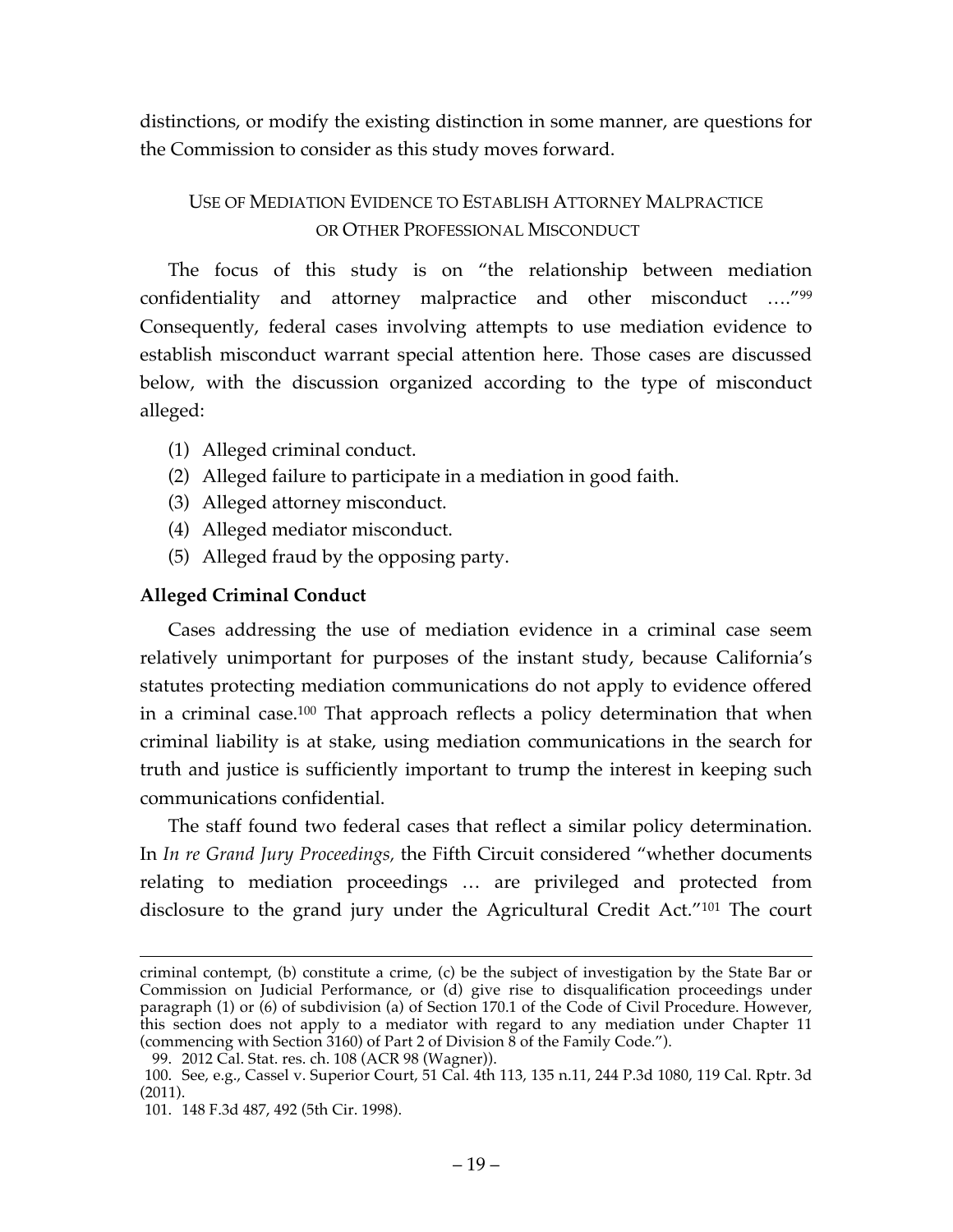noted that the Agricultural Credit Act provides for confidentiality of mediation sessions relating to agricultural loans, and that "[c]onfidentiality is critical to the mediation process because it promotes the free flow of information that may result in the settlement of a dispute."102

But the court said that "confidential" and "privileged" are distinct concepts, and "privileges are not lightly created."103 It declined to infer an evidentiary privilege in the Agricultural Credit Act and thus held that the Act "does not protect documents relating to mediation proceedings … from disclosure to the grand jury."104 It went on to explain, however, that the degree of harm to mediation would be limited unless the grand jury returned an indictment, in which case the public interest in the administration of criminal justice would be paramount:

[D]ue to the secrecy of grand jury proceedings, … the confidentiality of the Moczygembas' mediation sessions will not be severely compromised by the disclosure of information relating to those sessions to the grand jury. Of course, if the grand jury returns an indictment, such information may become public. In returning an indictment, however, a grand jury indicates that it has found probable cause to believe that a criminal offense has occurred. We are satisfied that Congress did not intend that [the mediation confidentiality provision of the Agricultural Credit Act] be used to shield wrongdoing arising out of the state agricultural loan mediation process.… Thus, if an indictment is returned, any interest the Moczygembas have in the confidentiality of their mediation sessions will have to give way to the public interest in the administration of criminal justice.105

An earlier decision by a federal district court is similar, but it involved a subpoena directing a mediator to testify before a grand jury.106 The mediator moved to quash the subpoena and the court denied the motion, concluding that "the interest in fact-finding which would be served by the subpoena outweighs any interests that would be served by recognizing the privilege in this case."107 It explained that the federal interest in fact-finding is "particularly strong in this case," because the prosecution had asserted that the requested mediation

 <sup>102.</sup> *Id.*

<sup>103.</sup> *Id.* at 492-93.

<sup>104.</sup> *Id.* at 493.

<sup>105.</sup> *Id.*

<sup>106.</sup> In re March, 1994 — Special Grand Jury, 897 F. Supp. 1170 (S.D. Ind. 1995).

<sup>107.</sup> *Id.* at 1173.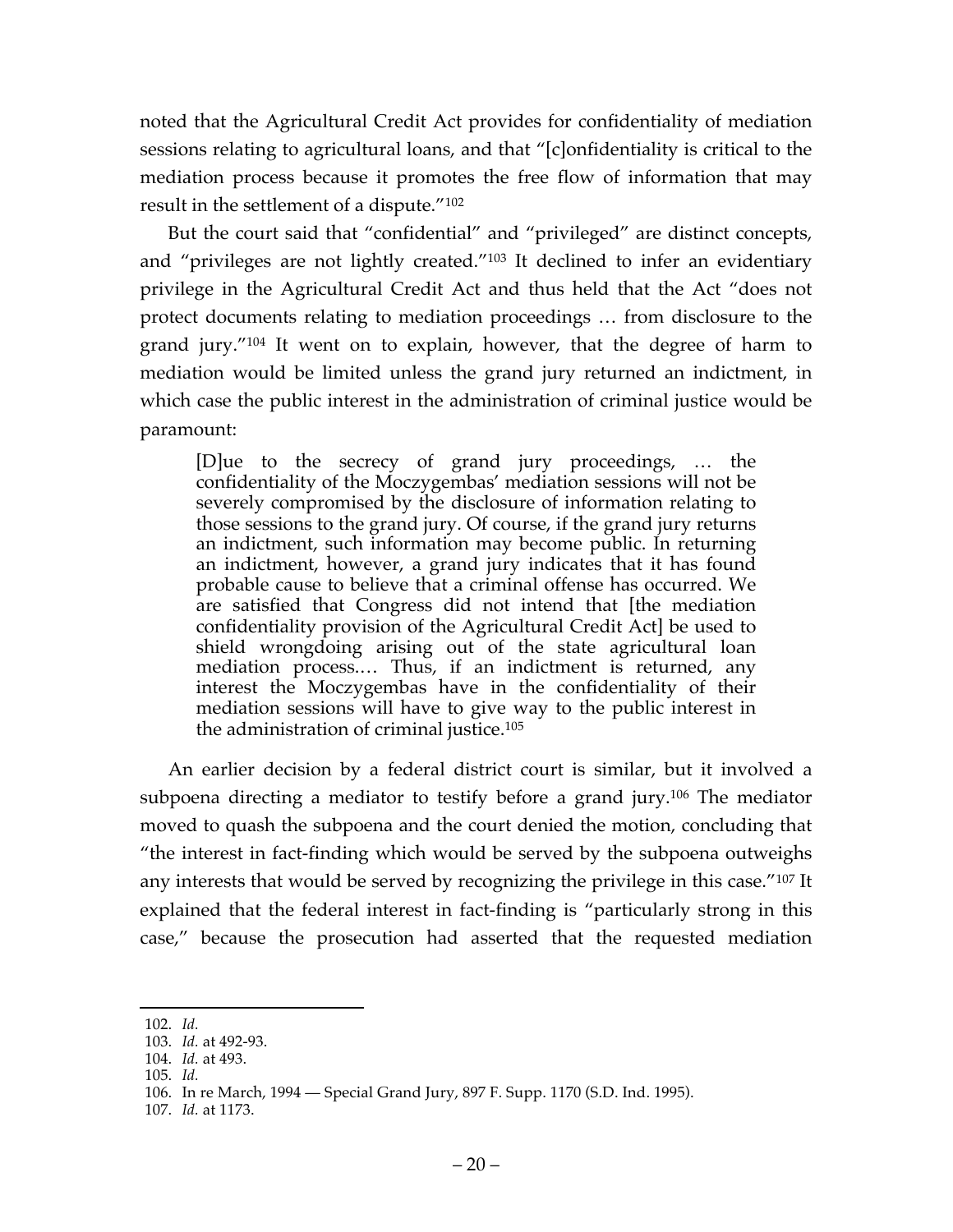statements may determine whether to seek an indictment and were critical evidence for the grand jury to consider.108

# **Alleged Failure to Participate in Good Faith in a Court-Ordered Mediation**

The staff also found a couple of federal cases involving an alleged failure to participate in good faith in a court-ordered mediation. In one of them, a bankruptcy court ruled that a bank had failed to mediate in good faith because it had refused to discuss certain topics, its representative had limited settlement authority, and it sought to influence the mediation procedure in certain ways.<sup>109</sup> The bank appealed to the federal district court, which reversed. It held that "confidentiality considerations preclude a court from inquiring into the level of a party's participation in mandatory court-ordered mediation, i.e., the extent to which a party discusses the issues, listens to opposing viewpoints and analyzes its liability."110

The court noted, however, that its holding did "not mean that all conduct in a mandatory mediation is outside the scope of a court's inquiry into good faith."<sup>111</sup> Rather, it said, where a party "demonstrates dishonesty, intent to defraud, or some other improper purpose, the benefits of inquiry into such conduct may outweigh considerations of coercion and confidentiality."112 But it did not reach that question, because there were no such allegations in the case before it.113

In contrast, in an earlier, unpublished case, the defendant filed a summary judgment motion on the eve of a mediation, refused to offer more than \$1,000 at the mediation, and failed to notify the plaintiff of the motion or its position on settlement before the plaintiff incurred significant travel costs. The court awarded sanctions against the defendant's attorney for failing to mediate in good faith.114

Like the cases involving alleged criminal conduct, these cases on good faith participation in a court-ordered mediation are not at the heart of the Commission's ongoing study. Their relevance is limited, because California does not require a party to make a settlement offer (or other progress towards

 <sup>108.</sup> *Id.* at 1173.

<sup>109.</sup> In re A.T. Reynolds & Sons, Inc., 452 B.R. 374, 380 (S.D.N.Y. 2011).

<sup>110.</sup> *Id.* at 383-84.

<sup>111.</sup> *Id.* at 384 n.4.

<sup>112.</sup> *Id.*

<sup>113.</sup> *Id.*

<sup>114.</sup> Fisher v. Smithkline Beecham Corp., 2008 U.S. Dist. LEXIS 76207 (W.D.N.Y. 2008); see also Fisher v. Smithkline Beecham Corp., 2009 U.S. Dist. LEXIS 24543 (W.D.N.Y. 2009).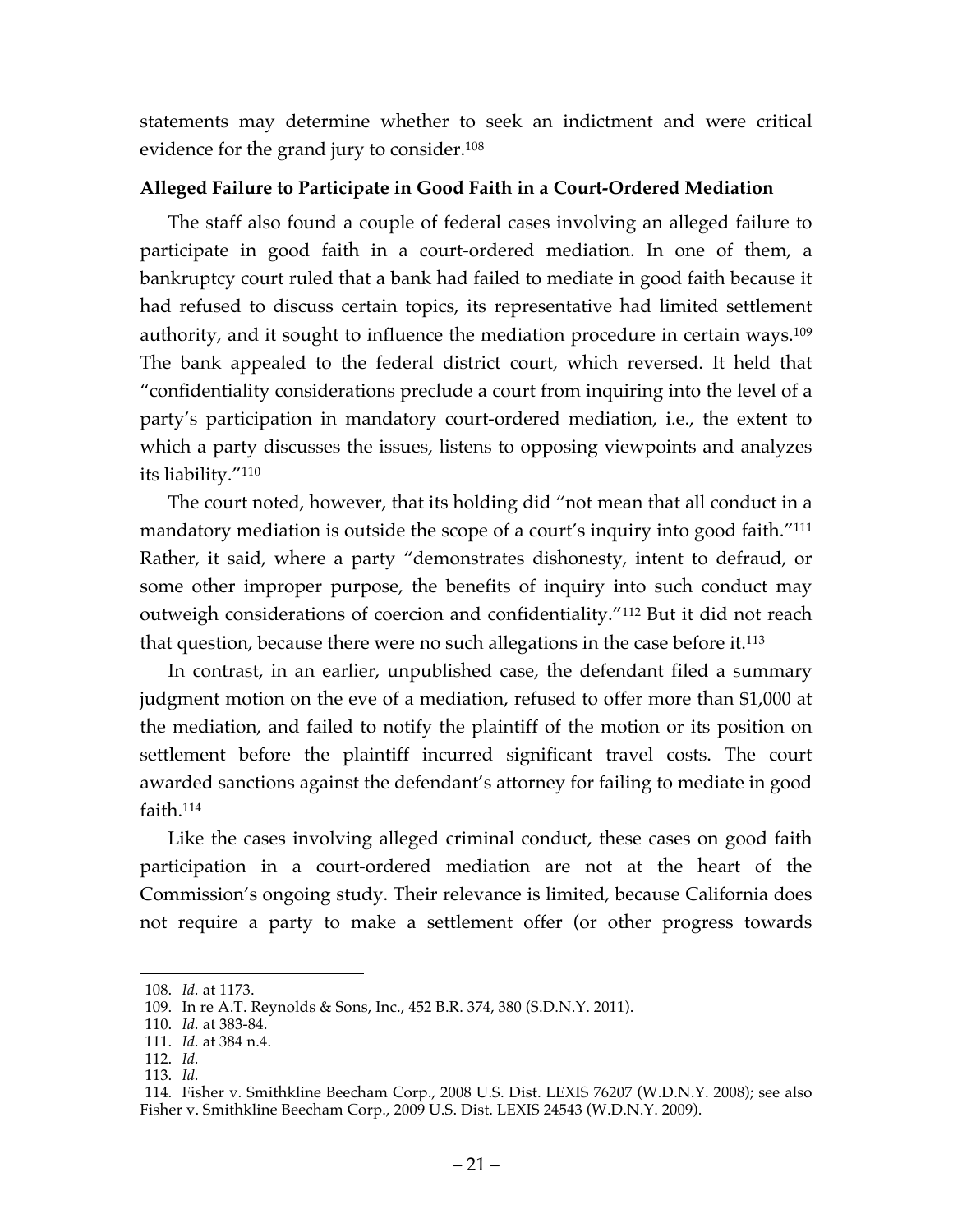settlement) to comply with a court order to mediate,<sup>115</sup> and other types of noncompliance might be subject to proof, at least to some degree, without revising California's protections for mediation communications.116

## **Alleged Attorney Misconduct**

As the Commission recognized at the outset of this study, legal malpractice and other attorney misconduct are most clearly within the scope of the legislative resolution directing this study.117 A number of federal cases involving such allegations are discussed below.

# *The Second Circuit's Test for Disclosure of Confidential Mediation Communications*

*In re Teligent,*<sup>118</sup> decided by the Second Circuit, is a leading federal case concerning use of mediation evidence with regard to allegations of attorney misconduct. This case did not involve allegations that an attorney committed misconduct during a mediation. Rather, it involved an attempt by a law firm accused of legal malpractice to obtain discovery of information from a mediation it did not attend, which it claimed was critical to issues in the legal malpractice case. The mediation was ordered by a bankruptcy court, and was confidential pursuant to protective orders routinely used by that court in the context of courtorder mediations. The law firm moved to lift the confidentiality provisions of the protective orders, but the bankruptcy court denied the motion and the federal district court affirmed.

On further appeal, the Second Circuit established the following test for disclosure of confidential mediation communications:

A party seeking disclosure of confidential mediation communications must demonstrate (1) a special need for the confidential material; (2) resulting unfairness from a lack of discovery, and (3) that the need for the evidence outweighs the interest in maintaining confidentiality. All three factors are necessary to warrant disclosure of otherwise non-discoverable documents.119

 <sup>115.</sup> See generally Evid. Code § 115(a); 6 B. Witkin, Cal. Procedure *Proceedings Without Trial* § 486, p. 942 (5th ed. 2008).

<sup>116.</sup> See Foxgate Homeowners' Ass'n v. Bramalea California, Inc., 26 Cal. 4th 1, 18 n.14, 25 P.3d 1117, 108 Cal. Rptr. 2d 642 (2001); Radford v. Shehorn, 187 Cal. App. 4th 852, 857, 114 Cal. Rptr. 3d 499 (2010).

<sup>117.</sup> See Minutes (Aug. 2013), p. 3.

<sup>118.</sup> 640 F.3d 53 (2d Cir. 2011).

<sup>119.</sup> *Id.* at 58 (citations omitted).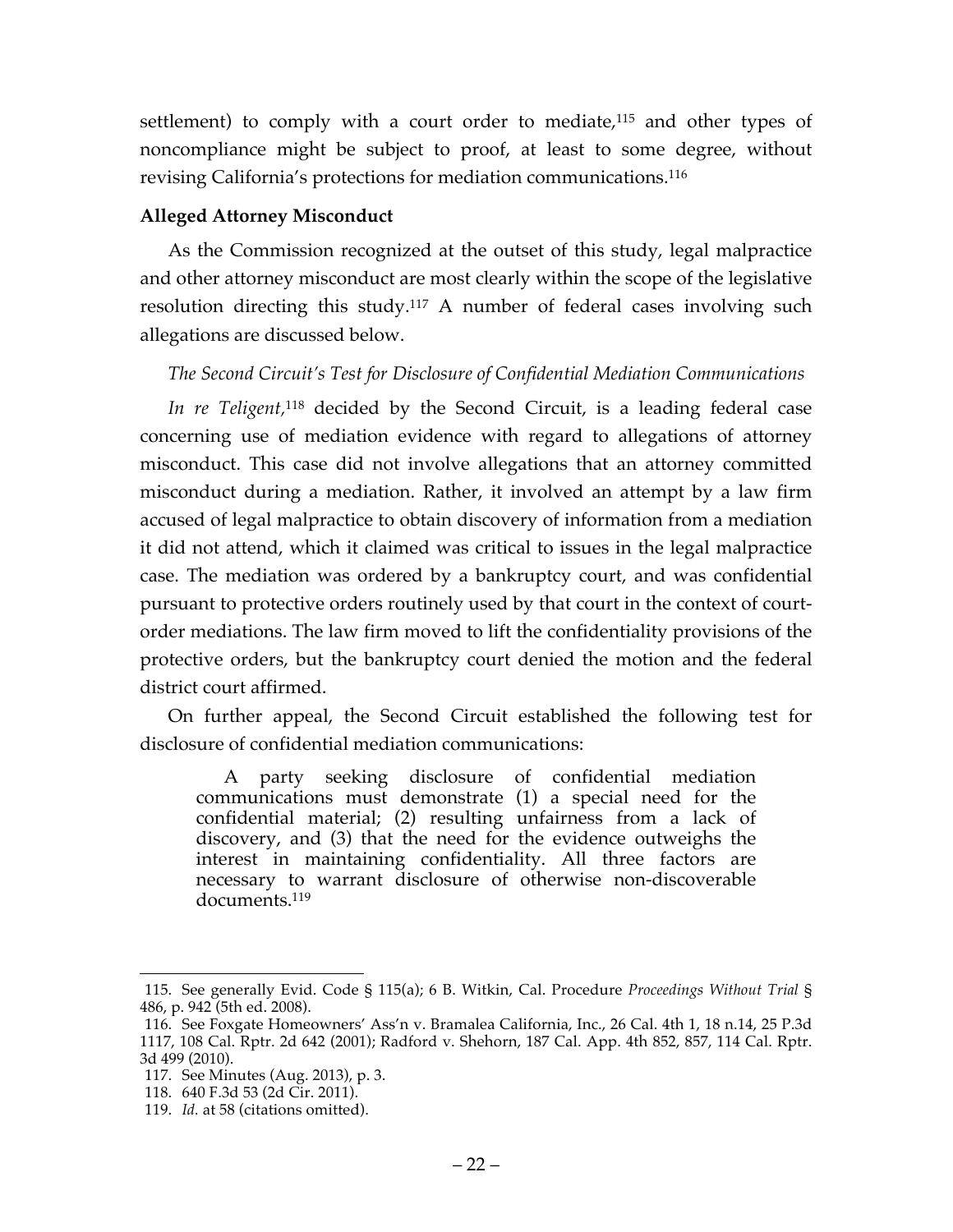The court drew that standard from the Uniform Mediation Act, the Administrative Dispute Resolution Act of 1996, and the Administrative Dispute Resolution Act of 1998. According to the court, each of those sources "recognizes the importance of maintaining the confidentiality of mediation communications and provides for disclosure in only limited circumstances."120

Applying the 3-part test to the case before it, the Second Circuit found that the law firm had failed to satisfy any of the three requirements. Accordingly, it upheld the order denying law firm's request for the mediation evidence. It specifically warned that "[w]ere courts to cavalierly set aside confidentiality restrictions on disclosure of communications made in the context of mediation, parties might be less frank and forthcoming during the mediation process or might even limit their use of mediation altogether."121

Notably, the 3-part *Teligent* test does not appear to be limited to evidence of attorney misconduct, evidence of professional malfeasance, or even evidence of wrongdoing. Rather, it conceivably could apply to any type of request for disclosure of mediation communications. Whether the Second Circuit actually intended for it to apply so broadly remains to be seen.

In a recent unpublished decision, a federal district judge extended the 3-part *Teligent* test to a mediation in which the confidentiality order was purely private.122 Emphasizing that the "special need" prong is a stiff requirement (akin to a compelling need), the judge found that the test had not been satisfied.123 Similarly, in another recent unpublished decision, a federal district judge denied disclosure of materials submitted to a mediator, saying that the Federal Circuit was likely to adopt a rule "at least as restrictive" as the 3-part *Teligent* test.124

The 3-part *Teligent* test is another possible approach for the Commission to consider in this study.

## *The Seventh Circuit's Approach to Alleged Misconduct in Settlement Negotiations*

While the Second Circuit denied disclosure of mediation evidence in *Teligent*, the Seventh Circuit considered such evidence in a disciplinary proceeding (*In the Matter of Young*125) stemming from a mediation conducted by a mediator in its

 <sup>120.</sup> *Id.*

<sup>121.</sup> *Id.* at 59-60.

<sup>122.</sup> Dandong v. Pinnacle Performance Ltd., 2012 U.S. Dist. LEXIS 145454, at \*13 (S.D.N.Y. 2012).

<sup>123.</sup> *Id.* at \*13-\*18.

<sup>124.</sup> Avocent Redmond Corp. v. Raritan Americas, Inc., 2011 U.S. Dist. LEXIS 109596, at \*3 (S.D.N.Y. 2011).

<sup>125.</sup> 253 F.3d 926 (7th Cir. 2001).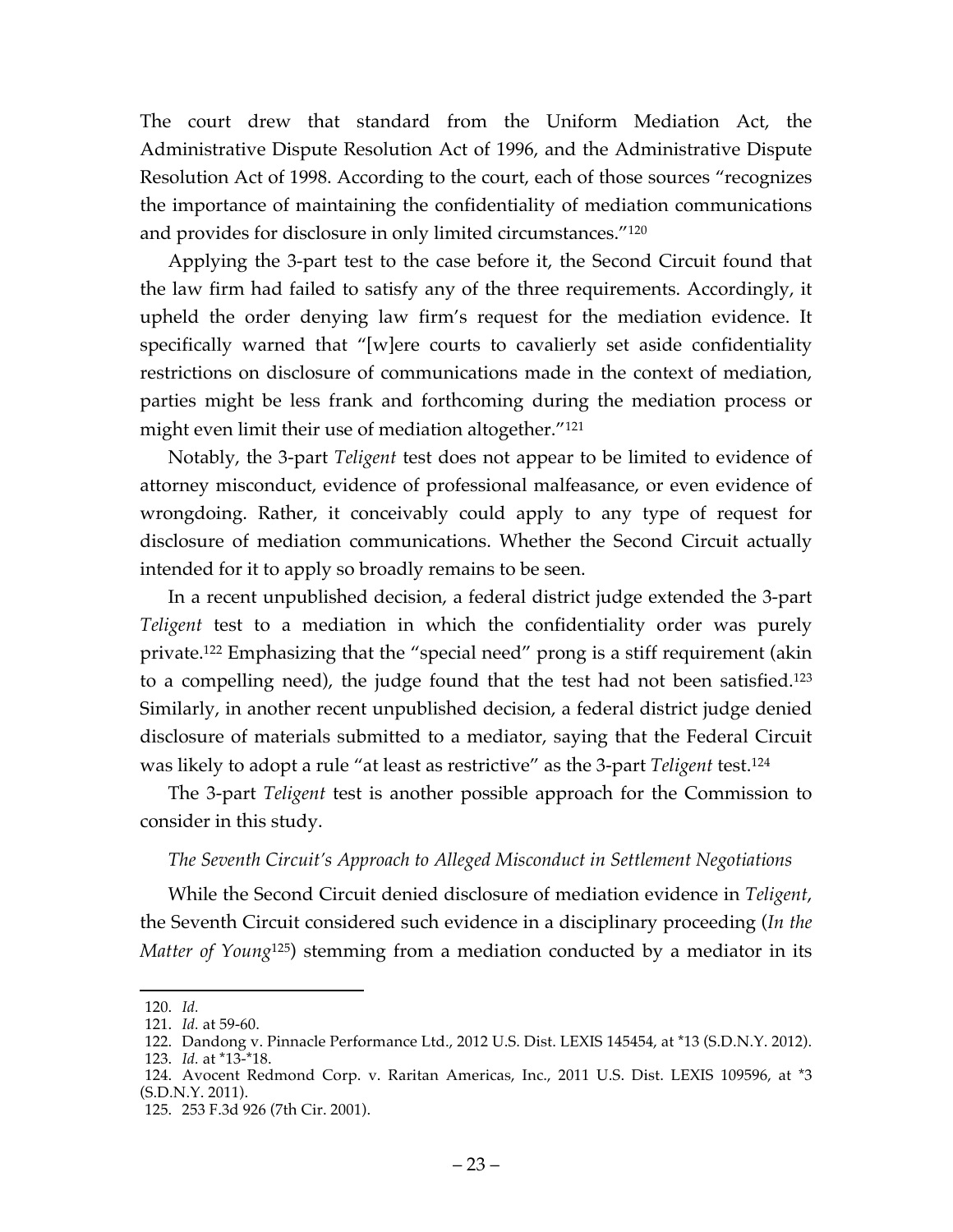Settlement Conference Office. The mediator had directed appellants' lawyers to bring their clients to meet with him, but the lawyers refused to do so. The underlying case eventually settled, but the Seventh Circuit was troubled by the lawyers' conduct and issued an order to show cause regarding that matter.

In resolving the order to show cause, the Seventh Circuit considered evidence from the mediation. It first briefly explained that "[a]lthough settlement negotiations are of course confidential for most purposes, *their contents may be revealed insofar as necessary for the decision of an issue of alleged misconduct in them*."126

The court then described what had happened at the mediation:

[T]he mediator expressed concern that the lawyers might have a conflict of interest with their clients over the matter of attorney's fees.… The mediator asked the lawyers to arrange for the clients to meet with him so that he could advise them that refusing the appellees' offer might jeopardize the appellants' receipt of the \$100,000 (or any) payments. The lawyers refused to produce their clients on the grounds that the mediator was trying to usurp the lawyers' role and that only the court itself could order them to produce the clients.127

Because there was no evidence that the mediator tried to coerce a settlement, the court determined that "[t]he lawyers' refusal to produce their clients in response to the mediator's order was unjustifiable and indeed contumacious."128 Nonetheless, it refrained from imposing sanctions, because of the "novelty in this circuit of the question of the mediator's authority to issue such an order …."129

Perhaps significantly, the Seventh Circuit's concern about the lawyers' conduct in this case may have gone beyond the lawyers' refusal to obey the mediator. Like the mediator, the court presumably was concerned that the lawyers might be acting contrary to the interests of their clients. That context might help explain the court's relative lack of concern about revealing mediation discussions.

 <sup>126.</sup> *Id.* at 927 (emphasis added). In support of this statement, the Seventh Circuit cited only a decision in which the Tenth Circuit said, without support or elaboration, that an attorney had not violated the local rule making Tenth Circuit mediations confidential when he disclosed settlement negotiations in response to an order to show cause why he should not be sanctioned. See Pueblo of San Ildefonso v. Ridlon, 90 F.3d 423, 424 n.1 (10th Cir. 1996). In making that statement, however, the Tenth Circuit had cautioned that it was making "no determination as to the exact scope of confidentiality nor [was it] establish[ing] a basis for counsel to disclose such matters in the future." *Id.*

<sup>127.</sup> *Id.* at 927-28.

<sup>128.</sup> *Id.* at 928.

<sup>129.</sup> *Id.*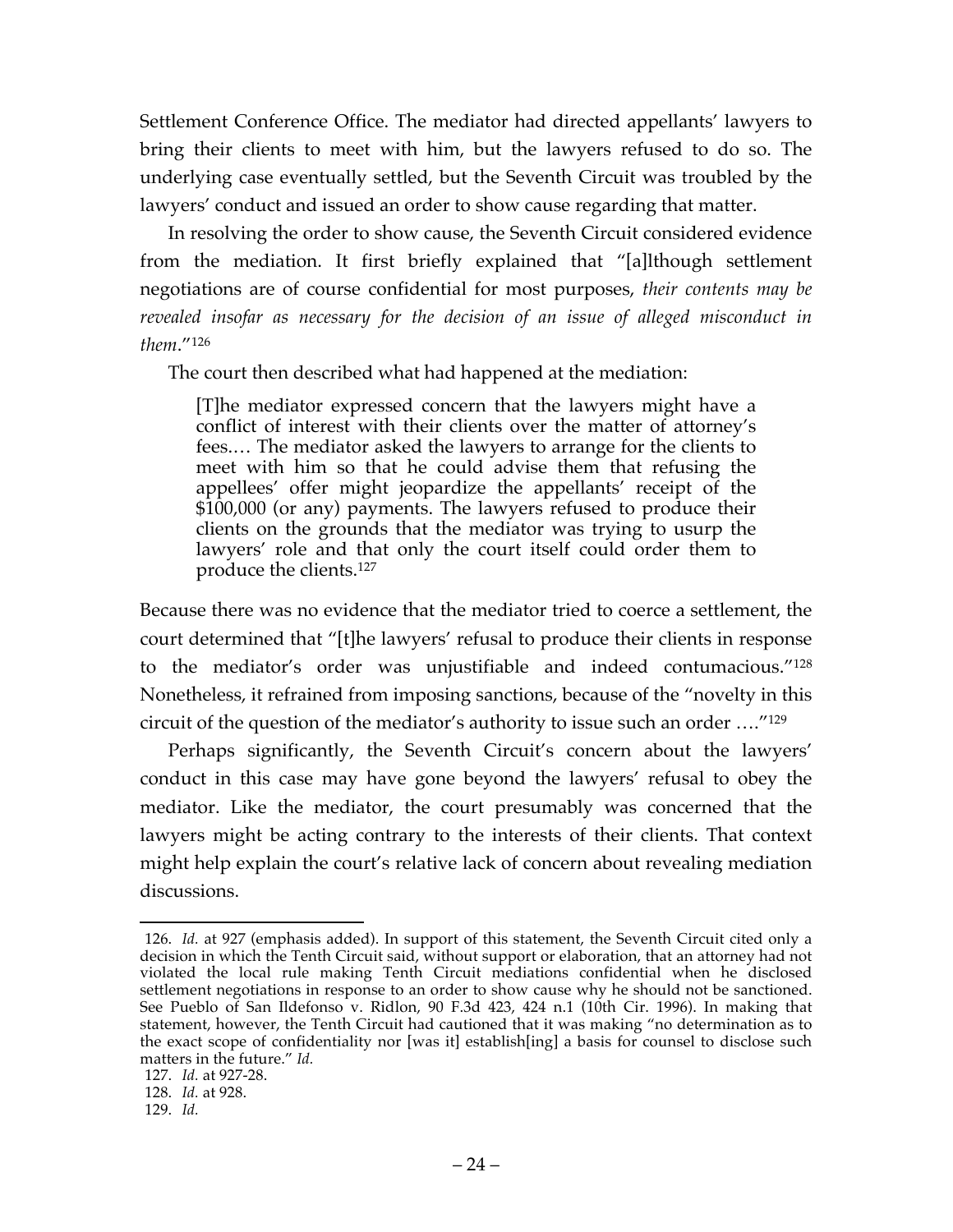#### *Other Cases Involving Alleged Attorney Misconduct*

In addition to the Second Circuit and Seventh Circuit decisions just described, the staff found several district court decisions involving the intersection of mediation confidentiality with alleged attorney misconduct. These include the following:

- *Cornelius v. Independent Health Ass'n, Inc.*<sup>130</sup> In this case, a courtappointed mediator conducted a mediation and the parties apparently reached an oral agreement. When the defendant sought to memorialize the terms in writing, however, the plaintiff refused to sign. The defendant moved to enforce the alleged settlement. For multiple reasons (unrelated to mediation confidentiality), the court ruled that there was no enforceable settlement. Accordingly, the court saw no need to act in response to plaintiff's further contention that opposing counsel "improperly attempted to 'bully and coerce' her into signing the Settlement Agreement and General Release, and that the mediator did not intervene to prevent this conduct."131 Because the court did not resolve this point, its opinion provides no guidance on how to handle future allegations of this type.
- *FDIC v. White.*<sup>132</sup> Here, a post-trial mediation resulted in a settlement agreement, but the defendants moved to set it aside, alleging that it was the product of coercion. To resolve their motion, the court considered mediation communications, despite its local rule providing for mediation confidentiality in accordance with the Alternative Dispute Resolution Act of 1998 ("ADRA"). The court did not "read the ADRA or its sparse legislative history as creating an evidentiary privilege that would preclude a litigant from challenging the validity of a settlement agreement based on events that transpired at a mediation."133 It noted that "such a privilege would effectively bar a party from raising wellestablished common law defenses such as fraud, duress, coercion, and mutual mistake," and said it was unlikely that "Congress intended such a draconian result under the guise of preserving the integrity of the mediation process."134 After considering the mediation evidence, the court rejected the defendants' claim that opposing counsel and the mediator coerced the settlement by threatening criminal prosecution. The case thus supports the admissibility of mediation evidence to prove a traditional contract defense.

134. *Id.*

 <sup>130.</sup> 912 F. Supp. 2d 26 (W.D.N.Y. 2012).

<sup>131.</sup> *Id.* at 31.

<sup>132.</sup> 76 F. Supp. 2d 736 (N.D. Tex. 1999).

<sup>133.</sup> *Id.* at 738.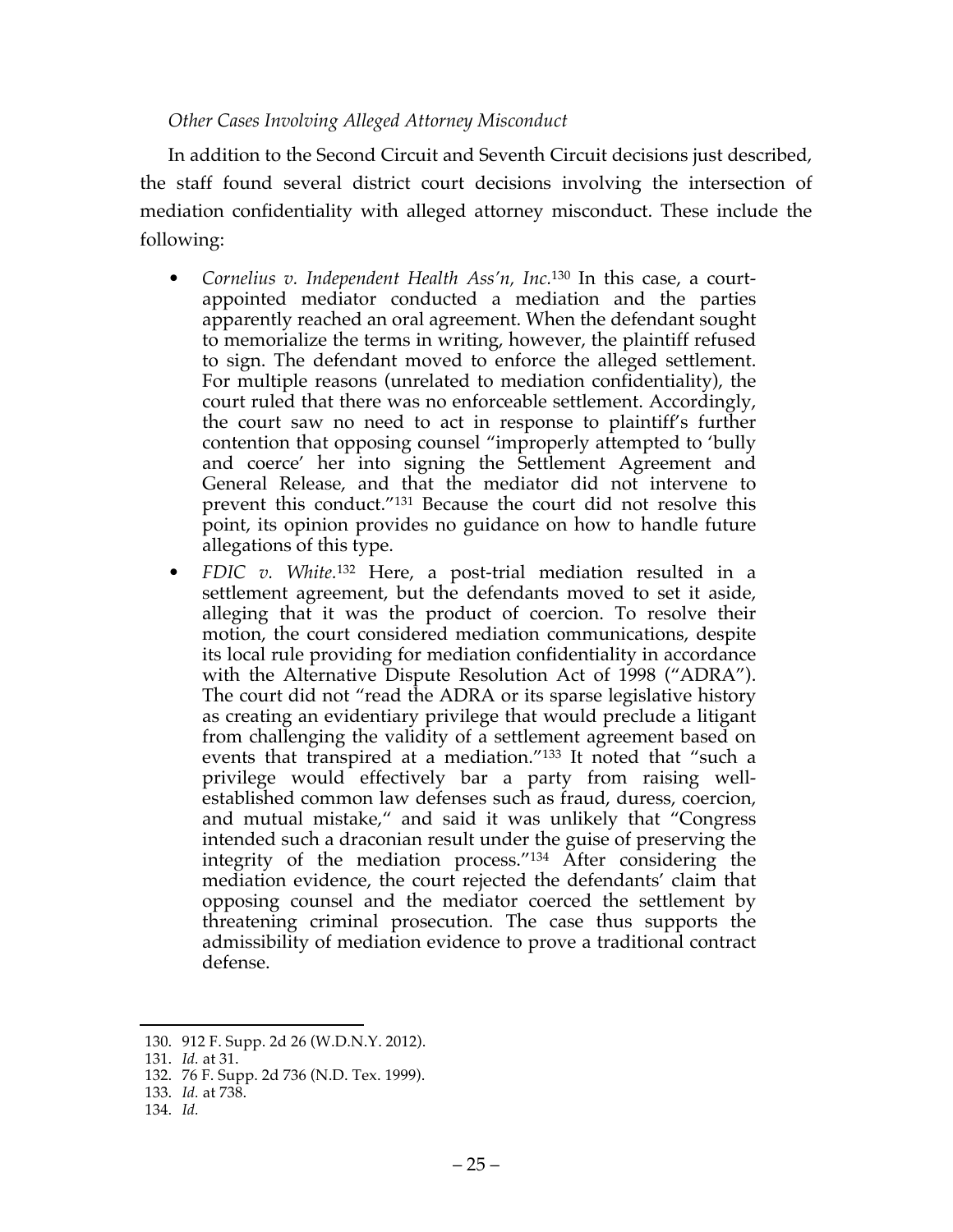• *Allen v. Leal.*<sup>135</sup> This case involved a federal civil rights claim that was mediated and apparently settled. But the plaintiffs refused to go through with the settlement, alleging that their attorney failed to properly advise them regarding its consequences, the mediator coerced and intimidated them into signing it, and their attorney failed to protect them against the mediator's untoward pressure. The defendants then counterclaimed for breach of the purported settlement agreement. In connection with the counterclaim, the court "fully recognize[d] the importance and gravity of the rules of confidentiality governing mediation."<sup>136</sup> It said, however, that "because the plaintiffs, in this particular situation, actually 'opened the door' by attacking the professionalism and integrity of the mediator and the mediation process, the Court was compelled, in the interests of justice, to breach the veil of confidentiality."137 Upon considering evidence from the mediation, the court declined to exercise supplemental jurisdiction over the counterclaim.138 Thus, the case supports the use of mediation communications to resolve allegations of attorney and mediator misconduct, but the merits of the allegations in question remain unclear.

## **Alleged Mediator Misconduct**

In addition to the above-discussed cases involving allegations of both attorney misconduct and mediator misconduct (*Cornelius, FDIC,* and *Allen*), the staff found three other cases that involve the intersection of mediation confidentiality and alleged mediator misconduct. Those cases merit discussion here, because they might be useful by analogy to attorney misconduct, and because the Commission has not yet resolved whether this study will focus exclusively on attorney misconduct or also cover other types of professional misconduct.

One of the three additional cases, *CEATS v. Continental Airlines, Inc.,*<sup>139</sup> was just decided by the Federal Circuit this year. It held that, based on the totality of the facts and circumstances, a mediator had breached his duty as a mediator to disclose all actual and potential conflicts of interest that are reasonably known to

139. 755 F.3d 1356 (Fed. Cir. 2014).

 <sup>135.</sup> 27 F. Supp. 2d 945 (S.D. Tex. 1998).

<sup>136.</sup> *Id.* at 947 n.4.

<sup>137.</sup> *Id.*

<sup>138.</sup> *Id.* at 948-50. The court also chastised the president of the Houston Chapter of the Association of Attorney-Mediators ("AAM"), who stated in an amicus brief that "'what some people might consider a little bullying is really just part of how mediation works.'" *Id.* at 948. The court said that statement was "deplorable," and warned that "[c]oercion or 'bullying' clearly is not acceptable conduct for a mediator in order to secure a settlement, notwithstanding the statement of the president of the AAM." *Id.*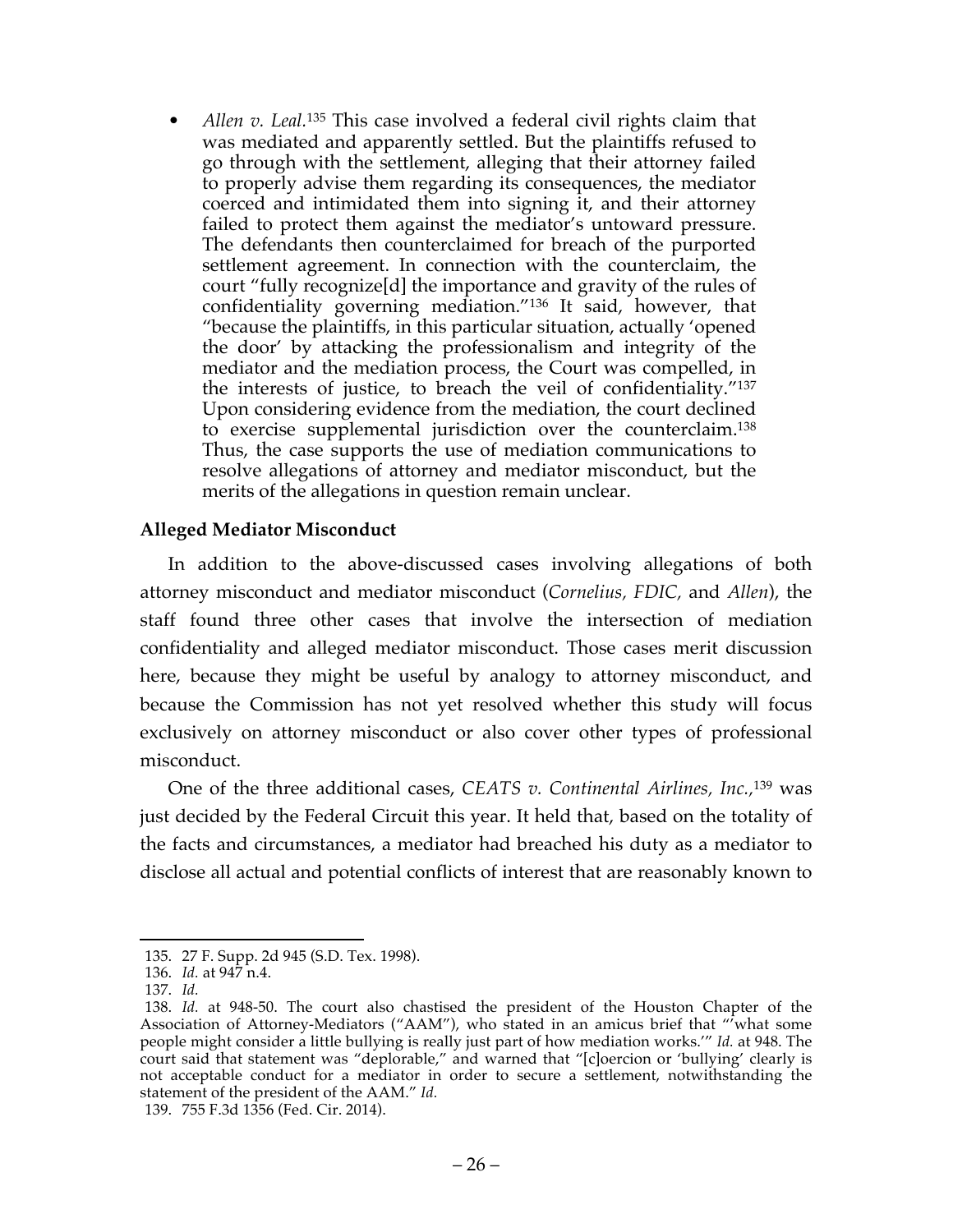him and could reasonably be seen as raising a question about his impartiality.<sup>140</sup> The court concluded, however, that there was not "a sufficient threat of injustice in other cases to justify the extraordinary step of setting aside a jury verdict."141

The Federal Circuit did not discuss mediation confidentiality except when it described the role of a mediator. It simply pointed out that "mediation is not effective unless parties are completely honest with the mediator," and "because parties are encouraged to share confidential information with mediators, those parties must have absolute trust that their confidential disclosures will be preserved."142 The case is thus just another example of support for those principles.

Significantly, California's mediation confidentiality statute (and presumably also the comparable provision in *CEATS*) includes an exception for a mediator's conflict-of-interest disclosure.143 It is possible, however, that the California exception is not framed broadly enough to cover all key disclosure information. The Commission may want to consider that point as this study moves forward.

A second recent case involving similar issues is *Savoie v. Martin*, <sup>144</sup> in which the Sixth Circuit considered whether a mediator who later acted as a judge in a case he had mediated was entitled to judicial immunity. It concluded that the mediator-judge probably should have recused himself.145 Nonetheless, it further concluded that the mediator-judge was entitled to judicial immunity, even though he had allegedly disclosed confidential mediation communications during a court hearing.146

Although *Savoie* involves mediation confidentiality and alleged misconduct by a mediator, the misconduct allegedly occurred when the mediator was acting in his role as a judge. Thus, the case is really about judicial misconduct and judicial immunity, matters that are beyond the context of this study.

The third case we found, *Local 808 v. National Mediation Bd.*, <sup>147</sup> was a labor dispute decided by the District of Columbia Circuit a quarter-century ago. It involved a mediation under the Railway Labor Act, which sets forth a detailed

 <sup>140.</sup> *Id.* at 1365.

<sup>141.</sup> *Id.* at 1366.

<sup>142.</sup> *Id.* at 1363.

<sup>143.</sup> See Evid. Code § 1120 (b)(3) (This chapter does not limit "[d]isclosure of the mere fact that a mediator has served, is serving, will serve, or was contacted about serving as a mediator in a dispute.").

<sup>144.</sup> 673 F.3d 488 (6th Cir. 2012).

<sup>145.</sup> *Id.* at 492-93.

<sup>146.</sup> *Id.*

<sup>147.</sup> 888 F.2d 1428 (D.C. Cir. 1989).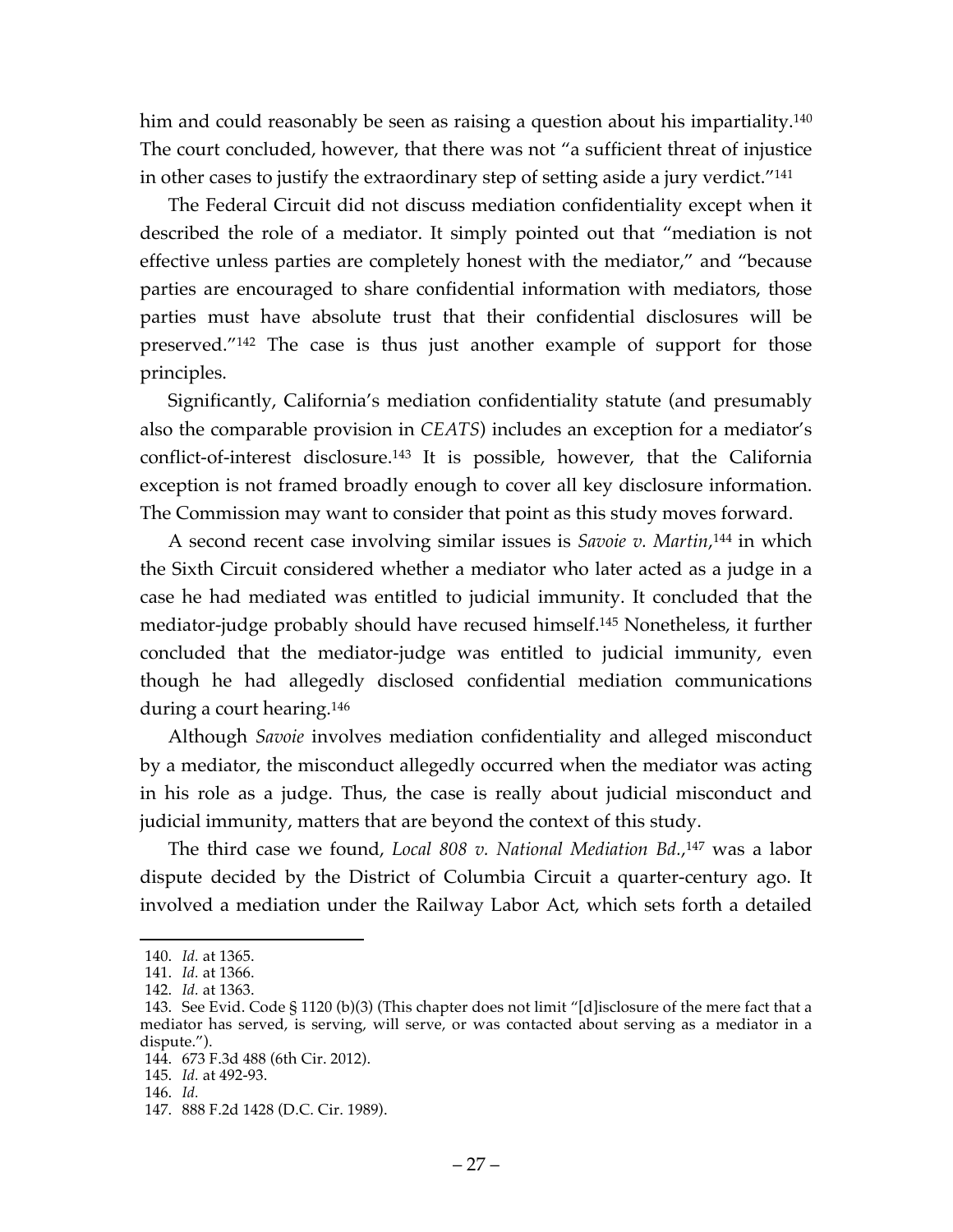dispute resolution procedure applicable to railway labor disputes. That procedure is quite different from a California mediation, because the mediator has the "power to hold the parties in mediation or, at any time, to proffer arbitration."148 "The Act specifies no time limit on mediation, and the Supreme Court has repeatedly recognized that the RLA's mediation procedures are purposely long and drawn out."149

Interpreting the Act, the district court determined that the National Mediation Board had kept a dispute in mediation too long (about two years), and it ordered the Board to instead offer arbitration. The District of Columbia Circuit reversed on appeal, explaining that the power to hold the parties in mediation "is a coercive tool essential to bring the parties to conciliation,"150 and a "mediator's choice to let a recalcitrant party sit until the pressure seriously to negotiate builds is hardly an extraordinary situation justifying judicial intervention."151

The case thus condones a very specific type of mediator coercion, but just in the context of a federal statute applicable only to a rare type of mediation. It does not involve issues of mediation confidentiality, yet the court does express an appreciation for the importance of free-flowing discussions in the mediation process:

It is in the separate caucuses that the most meaningful progress and groundwork for progress is usually made. It is where confidential and privileged information may be communicated to the mediator, ideas explored without commitment, previous positions reexamined without embarrassment. It provides an opportunity to both "sell" and "unsell" as well as to get each party to adopt a solution as its own. At any point during this process, the mediator may drop an idea, suggest a procedure, make a substantive suggestion, informally or formally, and at the outer range of his options, make an informal or even formal recommendation to the parties, orally or in writing.152

Because the case is so factually and legally distinct from the vast majority of mediations in California, in which the process is purely voluntary, *Local 808* is only marginally relevant to the Commission's study.

 <sup>148.</sup> *Id.* at 1438.

<sup>149.</sup> *Id.*

<sup>150.</sup> *Id.*

<sup>151.</sup> *Id.* at 1437.

<sup>152.</sup> *Id.* at 1436.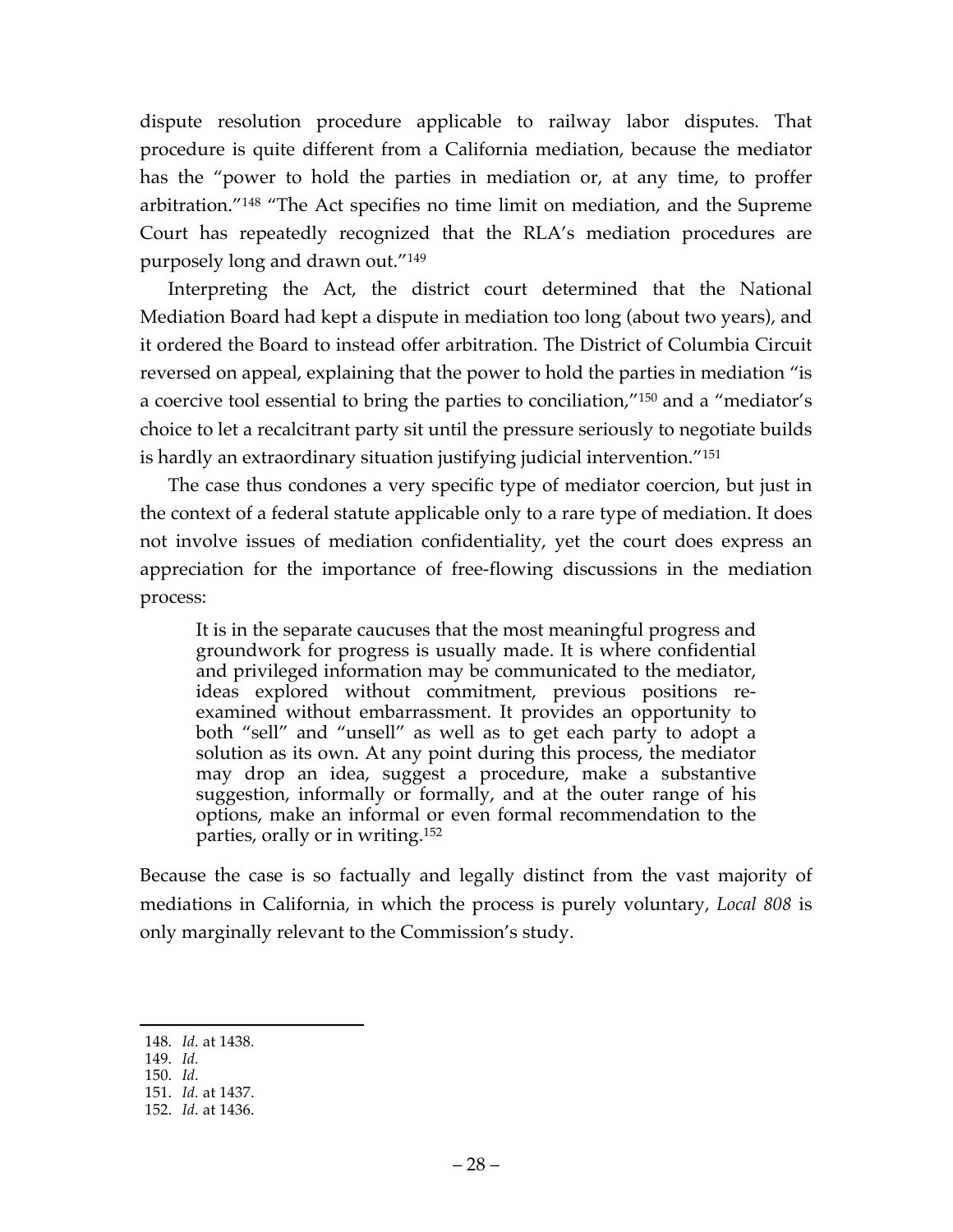#### **Alleged Fraud by the Opposing Party**

Lastly, the staff found two federal cases in which a party argued that a mediated settlement had been procured through fraudulent statements by a mediation party. Again, such allegations of misconduct are potentially relevant to the Commission's study by analogy to attorney misconduct. In both of these cases, the court refused disclosure of mediation communications, but neither case involved interpretation of federal common law.

The earlier of the two cases was *Smith v. Smith,*<sup>153</sup> in which the defendants subpoenaed a mediator to testify regarding the plaintiff's claim that they had made certain misrepresentations and material omissions to induce a grossly inadequate settlement. The defendants contended that the mediator's testimony was important because he was the "only impartial witness" to the mediation.154 The mediator moved to quash the subpoena. Applying Texas law and its local rule on mediation confidentiality, a federal magistrate judge granted the motion and the district court affirmed. Because the parties assumed the applicability of Texas law and the Dallas District Court Mediation Rules, the court declined to consider how federal common law would apply to the circumstances.155

The other case involving allegations that a party fraudulently induced a mediated settlement is the Ninth Circuit's recent decision in *Facebook, Inc. v. Pacific Northwest Software, Inc.*<sup>156</sup> There, the Winklevosses argued that Facebook misled them into believing its shares were worth much more than Facebook represented in an internal valuation that it provided to them only after they signed the mediated settlement agreement. They contended that had they known about the internal valuation during the mediation, "they never would have signed the Settlement Agreement."157

In support of their position, "the Winklevosses proffered evidence of what was said and not said during the mediation."158 The federal district court excluded that evidence based on its local rule on mediation confidentiality. It further found that the mediated settlement agreement was enforceable.

On appeal, the Ninth Circuit said that although a local rule can create a duty of confidentiality, "[i]t's doubtful that a district court can augment the list of

157. *Id.* at 1038.

 <sup>153.</sup> 154 F.R.D. 661 (N.D. Tex. 1994).

<sup>154.</sup> *Id.*at 664.

<sup>155.</sup> See *id.* at 675.

<sup>156.</sup> 640 F.3d 1034 (9th Cir. 2011).

<sup>158.</sup> *Id.* at 1040.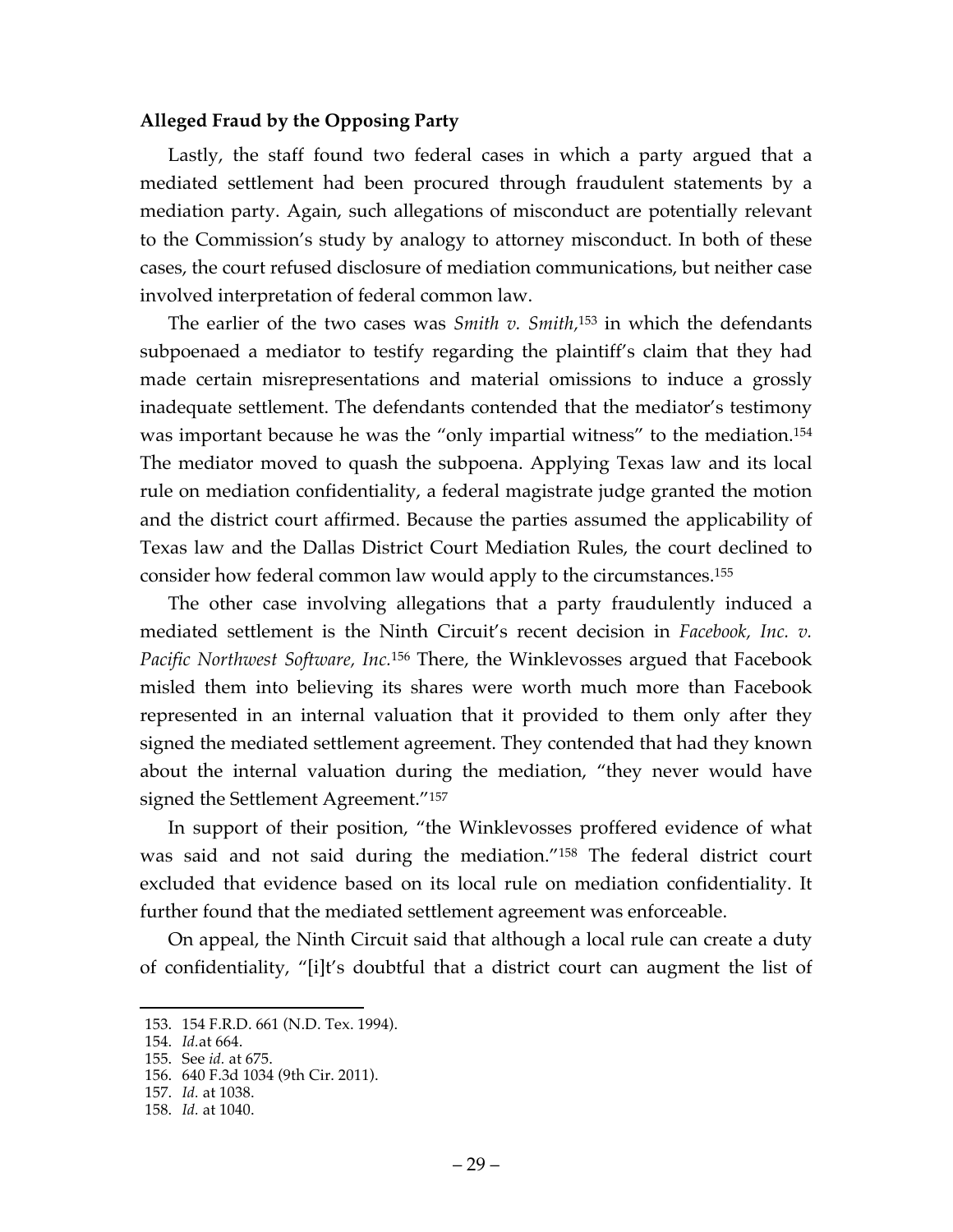privileges by local rule."159 The Ninth Circuit also noted that the mediation was not subject to the district court's local rule, because "the parties used a private mediator rather than a court-appointed one."160

Nonetheless, the Ninth Circuit said that "the district court was right to exclude the proffered evidence."161 Instead of relying on the district court's local rule, it relied on a confidentiality agreement that the parties executed before the mediation.162 Stressing that the Winklevosses were sophisticated parties who "brought half-a-dozen lawyers" to the mediation,163 the court concluded that they were bound by the terms of that confidentiality agreement and the settlement agreement they had signed.

*Facebook* thus shows that at least in the Ninth Circuit, in a case involving sophisticated parties, a contractual agreement for mediation confidentiality will be enforced between the parties, despite allegations that a mediated settlement was fraudulently induced during the mediation. Whether the Ninth Circuit would take the same position in a case involving unsophisticated parties is not clear, nor is it clear how other federal courts would handle the same situation.

#### SUMMARY

Many factors, beyond the content of California law, may affect whether communications or other evidence from a California mediation are admissible, subject to discovery, or can otherwise be disclosed or used in the future. Among those factors are the following:

- Whether a person seeks disclosure in California or in some other state, and which state's law applies to the request.
- Whether a person seeks disclosure in federal court as opposed to state court.
- If the evidence is sought in federal court, whether the evidence is sought in connection with a federal claim as opposed to a state claim.
- If the evidence is sought in federal court in connection with a state claim, whether that claim is coupled with a federal claim, and, if so, whether the evidence is relevant to the federal claim or only to the state claim.

 <sup>159.</sup> *Id.* at 1041.

<sup>160.</sup> *Id.*

<sup>161.</sup> *Id.*

<sup>162.</sup> *Id.*

<sup>163.</sup> *Id.* at 1039.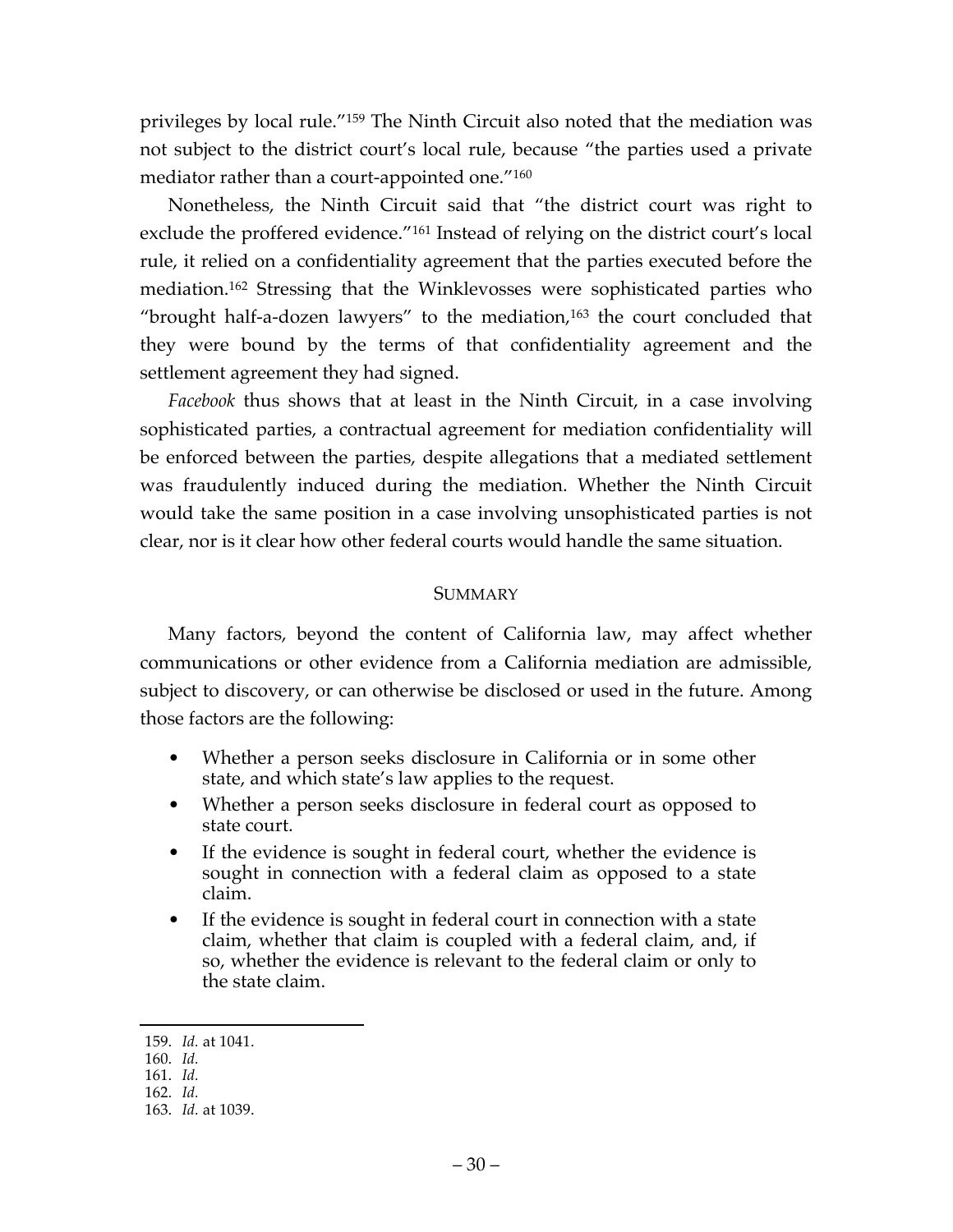- Whether the mediation was court-connected and is subject to a local rule governing mediation confidentiality, and, if so, how that rule is interpreted.
- Whether the mediation participants entered into a contractual confidentiality agreement and, if so, the terms of that agreement, whether the party seeking disclosure is a party to that agreement, and whether the court considers the agreement enforceable under the circumstances of the case.
- If the evidence is sought in federal court, which federal court is considering the request. Different doctrines apply in different federal circuits (such as whether to recognize a federal mediation privilege or a federal settlement privilege, and what test to apply when someone seeks disclosure of mediation communications).

Given all of these potential variables, no matter what California law says on the subject, it will be difficult for participants in a California mediation to predict with confidence whether their mediation-related communications could later be used to support or refute allegations of legal malpractice or other misconduct.

In other words,

there is little parties to a mediation can do to guard against later disclosure should a non-participant manage to show compelling need. Lawyers preparing for mediation should thus be alert to the risk that a third party may seek access to their mediation materials and proceed with appropriate caution depending on the degree of  $risk<sup>164</sup>$ 

At least one California commentator has argued that federal courts should modify their local rules on mediation confidentiality to provide protection more comparable to that afforded by California law.165 Similarly, the Uniform Mediation Act was of course drafted in hopes of eliminating variations in the treatment of mediation communications. Some other California commentators have counseled a more readily implemented, but incomplete solution: "The *Facebook* decision confirms that in order to avoid having something stated in mediation used against an attorney or client, the best practice is to execute a confidentiality agreement at the outset of the mediation."166

 <sup>164.</sup> Edward Spiro & Judith Mogul, *Mediation Confidentiality: Meaningful But Not Absolute*, 248 N.Y.L. J. (No. 117, Dec. 18, 2012).

<sup>165.</sup> See Jan Schau, *Dear ADR Participants: Are Your Secrets Really Safe With Me?*, S.F. Daily J. (June 25, 2010).

<sup>166.</sup> Noah Steinsapir & John Zaimes, *Critical Differences in Federal and State Mediation Privilege,* S.F. Daily J. (June 26, 2013).